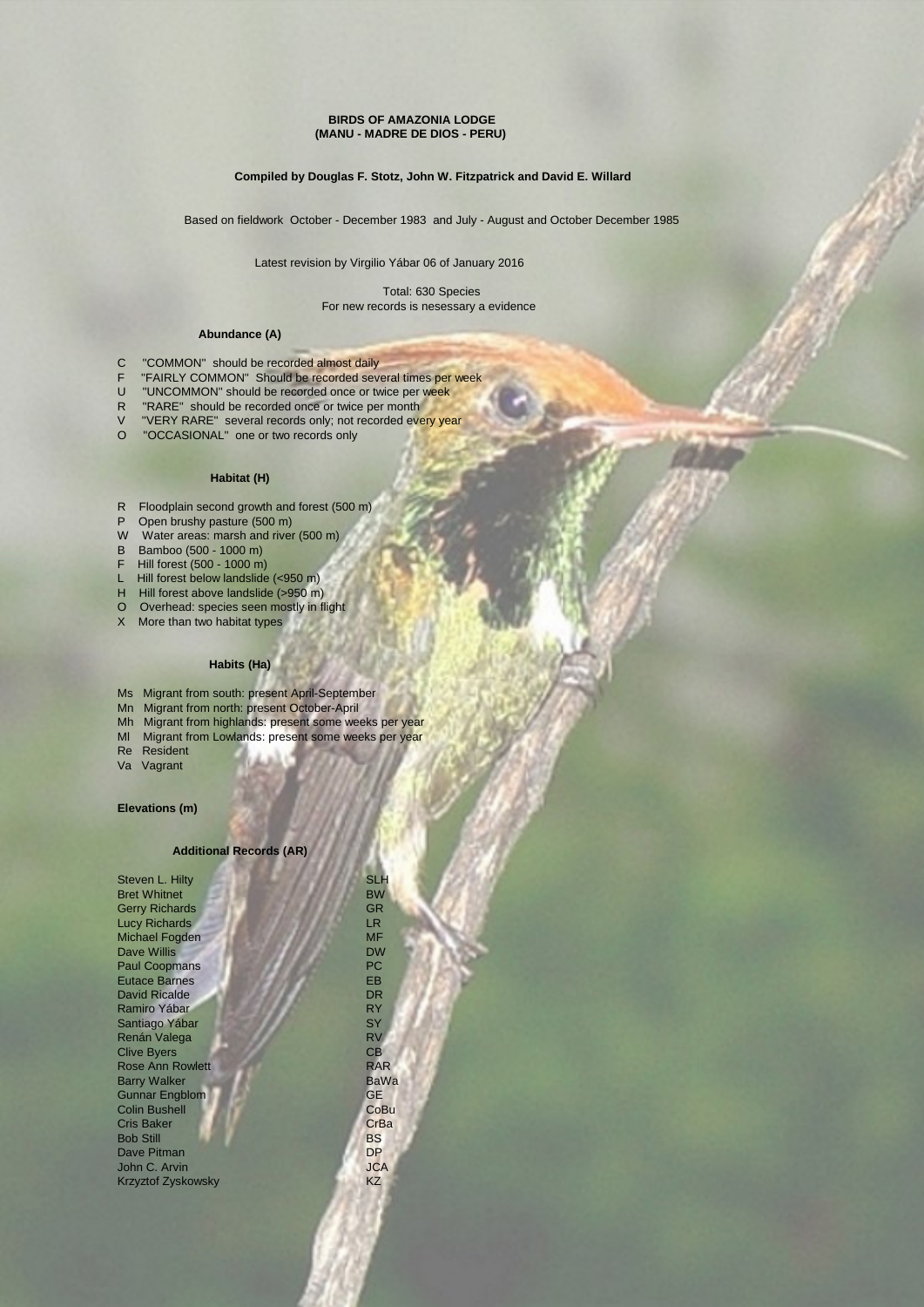Richard Webster RW Steve Smith Dougals L. Altshuller Richard E. Gibbons Constantino Aucca Virgilio Yábar **Bruce Forrester** Eleonor Forrester Huw Lloyd Daniel J. Lebbin Lelis Navarrete Werner Suter Richard Schofield David Geale David Wolf Gary Rosenberg Joe Tobias JT<br>David Capper **DC**<br>Renzo Zeppilli RZ David Capper Renzo Zeppilli RZ<br>Waldo Maldonado MM Waldo Maldonado **WM**<br>Eric McCabe **EMCC** Eric McCabe Daniel Lane DL

# **TINAMOUS (10) TINAMIDAE 100**

|    | <b>HERONS, EGRETS AND BITTERNS</b> |
|----|------------------------------------|
| 14 | <b>Rufescent Tiger-Heron</b>       |
| 15 | <b>Fasciated Tiger-Heron</b>       |
| 16 | Cocoi Heron                        |
| 17 | <b>Great Egret</b>                 |
| 18 | <b>Snowy Egret</b>                 |
| 19 | <b>Little Blue Heron</b>           |
| 20 | <b>Cattle Egret</b>                |
| 21 | <b>Striated Heron</b>              |
| 22 | <b>Least Bittern</b>               |
| 23 | Agami Heron                        |
| 24 | <b>Capped Heron</b>                |
| 25 | <b>Black-crowned Night-Heron</b>   |
| 26 | <b>Boat-billed Heron</b>           |
|    |                                    |
|    | <b>IBISES AND SPOONBILLS (2)</b>   |
| 27 | Groop Ibic                         |

- 28 Roseate Spoonbill **Platacea and Platacea and Platacea and Platacea and Platacea and Platacea**
- 

# **AMERICAN VULTURES (4) <b>Cathartidae Cathartidae 1**<br>Turkey Vulture

- 
- 30 Turkey Vulture **Cathartes and Cathartes and Cathartes Cathartes Cathartes Cathartes and Cathartes and Cathartes and Cathartes and Cathartes and Cathartes and Cathartes and Cathartes and Cathartes and Cathartes and Catha** 31 Greater Yellow-headed Vulture
- 32 Black Vulture **Coragy at the Second Coragy Coragy**
- 33 King Vulture *Sarcoramphus papa* F O Re 500-1100

### **SCREAMERS (1) Anh**

34 Horned Screamer **Anhima company Anhima cornel Anhima cornel Anhima cornel Anhima cornel Anhima cornel Anhima cornel Anhima cornel Anhima cornel Anhima cornel Anhima cornel Anhima cornel Anhima cornel Anhima cornel Anhim** 

| <b>StSm</b> |
|-------------|
| DLA         |
| REG         |
| СA          |
| VY          |
| BF          |
| EF          |
| HL          |
| DJL         |
| LN          |
| WS          |
| RS          |
|             |
| DG          |
| DaWo        |
| GR          |
| JТ          |
|             |

- 
- 

|                | <b>TINAMOUS (10)</b>                    | <b>TINAMIDAE</b>              | Α                             | ш                        | Ha<br>m  | <b>AR</b>      |                 |
|----------------|-----------------------------------------|-------------------------------|-------------------------------|--------------------------|----------|----------------|-----------------|
| $\overline{1}$ | <b>Gray Tinamou</b>                     | Tinamus tao                   | F<br>F                        | Re                       | 500-1000 |                |                 |
| $\overline{2}$ | <b>Black Tinamou</b>                    | Tinamus osgoodi               | Е<br>V                        | Mh                       | 650-900  | CoBu/CrBa      | Aug/1995        |
| 3              | <b>Great Tinamou</b>                    | <b>Tinamus major</b>          | R,L<br>F                      | Re                       | 500-700  |                |                 |
| 4              | White-throated Tinamou                  | <b>Tinamus guttatus</b>       | R,L<br>V                      | Re                       | 500-1100 |                |                 |
| 5              | Cinereous Tinamou                       | <b>Crypturellus cinereus</b>  | $\mathsf{R}$<br>C             | Re                       | 500      |                |                 |
| 6              | Little Tinamou                          | Crypturellus soui             | R,L<br>F                      | Re                       | 500-1050 |                |                 |
| $\overline{7}$ | <b>Brown Tinamou</b>                    | Crypturellus obsoletus        | С<br>F                        | Re                       | 550-1000 |                |                 |
| 8              | <b>Undulated Tinamou</b>                | <b>Crypturellus undulatus</b> | $\mathbf C$<br>$\mathsf{R}$   | Re                       | 500      |                |                 |
| 9              | <b>Black-capped Tinamou</b>             | Crypturellus atrocapillus     | $\overline{R}$<br>$\mathbf C$ | Re                       | 500      |                |                 |
| 10             | <b>Bartlett's Tinamou</b>               | Crypturellus bartletti        | R<br>R.                       | M12                      | 500      | <b>RY</b>      | Apr/2002        |
|                |                                         |                               |                               |                          |          |                |                 |
|                | GREBES (1)                              | Podicipedidae                 | А                             | H                        | Ha<br>m  | <b>AR</b>      |                 |
| 11             | <b>Least Grebe</b>                      | Tachybaptus dominicus         | W<br>V                        | Mn                       | 500      | <b>BaWa</b>    | <b>Jul/1997</b> |
|                |                                         |                               |                               |                          |          |                |                 |
|                | <b>CORMORANTS (1)</b>                   | <b>Phalacrocoracidae</b>      | $\overline{A}$                | н                        | Ha<br>m  | <b>AR</b>      |                 |
| 12             | <b>Neotropic Cormorant</b>              | Phalacrocorax brasilianus     | C W                           | Re                       | 500      |                |                 |
|                |                                         |                               |                               |                          |          |                |                 |
|                | <b>ANHINGAS (1)</b>                     | Anhingidae                    | A                             | н                        | Ha<br>m  | <b>AR</b>      |                 |
| 13             | Anhinga                                 | Anhinga anhinga               | W<br>V                        | MI                       | 500      | <b>RY</b>      | Aug/1997        |
|                |                                         |                               |                               |                          |          |                |                 |
|                | <b>HERONS, EGRETS AND BITTERNS (13)</b> | <b>Ardeidae</b>               | Α                             | н                        | Ha<br>m  | <b>AR</b>      |                 |
| 14             | <b>Rufescent Tiger-Heron</b>            | <b>Tigrisoma lineatum</b>     | W<br>U                        | Re                       | 500      |                |                 |
| 15             | <b>Fasciated Tiger-Heron</b>            | Tigrisoma fasciatum           | W<br>$\mathsf{C}$             | <b>Re</b>                | 500      |                |                 |
| 16             | Cocoi Heron                             | Ardea cocoi                   | W<br>U                        | Re                       | 500      |                |                 |
| 17             | <b>Great Egret</b>                      | Ardea alba                    | W<br>U                        | <b>Re</b>                | 500      | <b>RY</b>      | Jan/1989        |
| 18             | <b>Snowy Egret</b>                      | Egretta thula                 | W<br>С                        | Re                       | 500      |                |                 |
| 19             | Little Blue Heron                       | Egretta caerulea              | W<br>$\vee$                   | $MI$ ?                   | 500      | <b>BF/EF</b>   | <b>Jul/2000</b> |
| 20             | <b>Cattle Egret</b>                     | <b>Bubulcus ibis</b>          | W<br>V                        | $\overline{\phantom{a}}$ | 500      | <b>BaWa</b>    | Aug/1989        |
| 21             | <b>Striated Heron</b>                   | <b>Butorides striata</b>      | W<br>U                        | <b>Re</b>                | 500      |                |                 |
| 22             | <b>Least Bittern</b>                    | Ixobrychus exilis             | W<br>$\circ$                  | Va                       | 500      | <b>EMcC/WM</b> | Oct/2010        |
| 23             | Agami Heron                             | Agamia agami                  | W<br>R.                       | <b>Re</b>                | 500      | RY             | Jul/1992        |
| 24             | <b>Capped Heron</b>                     | Pilherodius pileatus          | W<br>F                        | <b>Re</b>                | 500      |                |                 |
| 25             | <b>Black-crowned Night-Heron</b>        | Nycticorax nycticorax         | W<br>$\vee$                   | Re                       | 500      |                |                 |
| 26             | <b>Boat-billed Heron</b>                | Cochlearius cochlearius       | W<br>$\vee$                   | MI <sub>2</sub>          | 500      | <b>WS</b>      | Sep/2002        |
|                |                                         |                               |                               |                          |          |                |                 |
|                | <b>IBISES AND SPOONBILLS (2)</b>        | <b>Threskiornithidae</b>      | $\boldsymbol{A}$              | н                        | Ha<br>m  | <b>AR</b>      |                 |
| 27             | <b>Green Ibis</b>                       | Mesembrinibis cayennensis     | W<br>V                        | MI                       | 500      |                |                 |
| 28             | <b>Roseate Spoonbill</b>                | Platalea ajaja                | $\vee$<br>W                   | Mn?                      | 500      | <b>RV</b>      | May/1994        |
|                |                                         |                               |                               |                          |          |                |                 |
|                | <b>STORKS (1)</b>                       | <b>Ciconiidae</b>             | $\boldsymbol{A}$              | н                        | Ha<br>m  | <b>AR</b>      |                 |
| 29             | <b>Wood Stork</b>                       | Mycteria americana            | W<br>$\vee$                   | Mn                       | 500      | VY             | Nov/2002        |
|                |                                         |                               |                               |                          |          |                |                 |
|                | <b>AMERICAN VULTURES (4)</b>            | <b>Cathartidae</b>            | A                             | н                        | Ha<br>m  | <b>AR</b>      |                 |
| 30             | <b>Turkey Vulture</b>                   | Cathartes aura                | $\circ$<br>C                  | Re                       | 500-1100 |                |                 |
| 31             | <b>Greater Yellow-headed Vulture</b>    | <b>Cathartes melambrotus</b>  | $\circ$<br>C                  | Re                       | 500-1100 |                |                 |
| 32             | <b>Black Vulture</b>                    | Coragyps atratus              | $\mathsf{C}$<br>$\circ$       | Re                       | 500-1100 |                |                 |
| 33             | <b>King Vulture</b>                     | Sarcoramphus papa             | F<br>$\circ$                  | Re                       | 500-1100 |                |                 |
|                |                                         |                               |                               |                          |          |                |                 |
|                | <b>SCREAMERS (1)</b>                    | <b>Anhimidae</b>              | A                             | н                        | Ha<br>m  | <b>AR</b>      |                 |
| 34             | <b>Horned Screamer</b>                  | Anhima cornuta                | $V$ $M$                       | <b>MI</b>                | 500      |                |                 |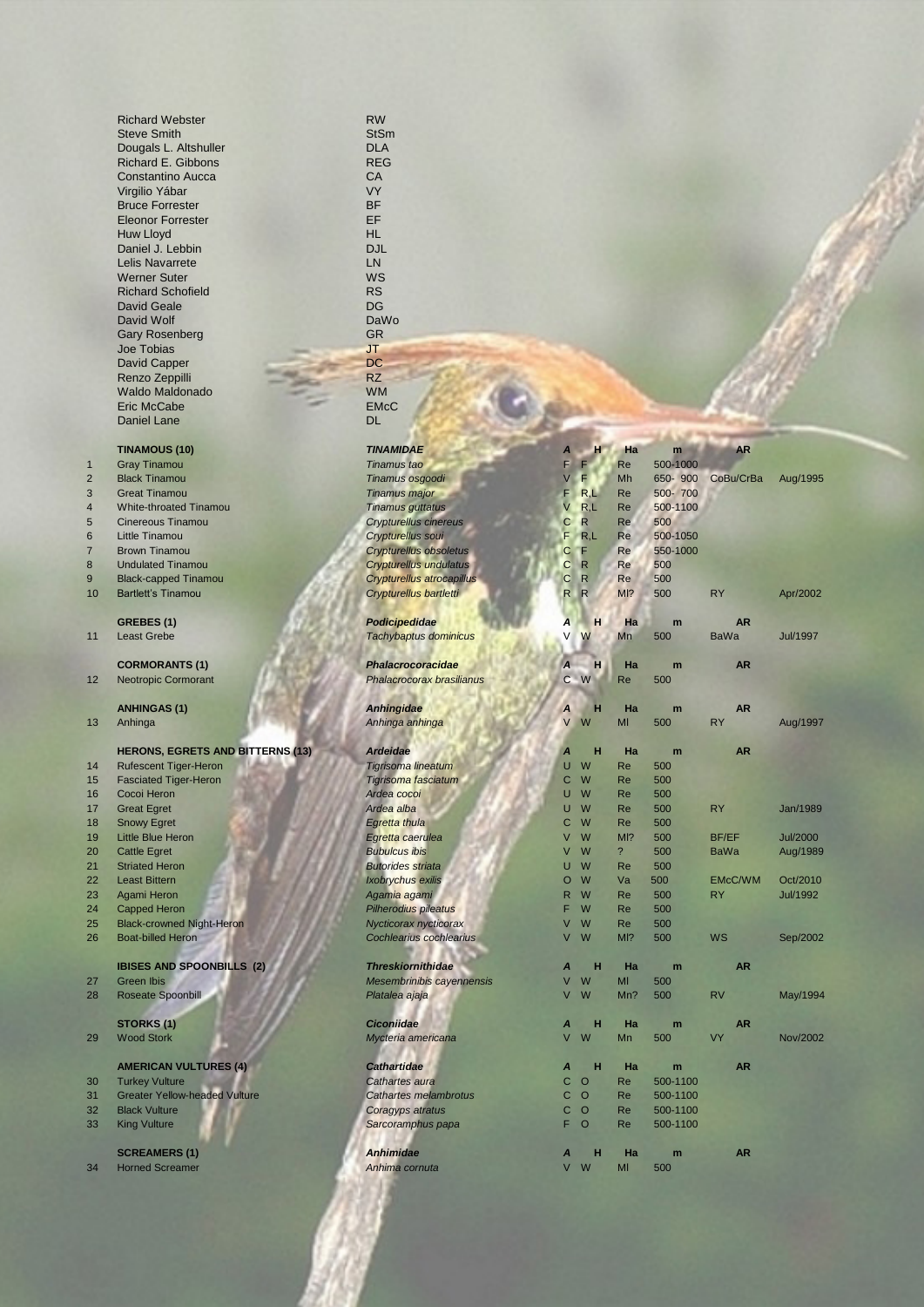|  |  | DUCKS, GEESE AND SWANS |
|--|--|------------------------|
|--|--|------------------------|

### **HAWKS, EAGLES AND KITES (25)** *Accipitrida*

- 38 Gray-headed Kite **Leptodon can be a Victoria**<br>39 Hook-billed Kite **Chondrohie** 39 Hook-billed Kite 40 Swallow-tailed Kite **Elanoides** *Elanoides for Francisco Elanoides for Elanoides for Elanoides for Elanoides for Elanoides for Elanoides for Elanoides for Elanoides for Elanoides for Elanoides for* 41 Double-toothed Kite *Harpagus b* 42 Plumbeous Kite **Ichinia** plum 43 Black-collared Hawk **Busarellus** *Busarellus* 44 Gray-bellied Hawk **Accipiter policy Accipiter** Policy Accipiter Policy Accipiter Policy Accipiter Policy Accipiter Policy Accipiter Policy Accipiter Policy Accipiter Policy Accipiter Policy Accipiter Policy Accipiter Po 45 Aplomado Falcon *Falco femo*<br>46 Tiny Hawk **Accipiter summary Apple 2009** 47 Sharp-shinned Hawk *Accipiter striatus* R F Mh 900-1100 48 Bicolored Hawk **Accipiter bicolored Hawk** 52 Great Black-Hawk **Buteogallus**<br>53 Solitary Eagle **Buteogallus** Harpyhaliae 55 Roadside Hawk **Buteo magnificant Buteo magnificant Control Control Control Control Control Control Control Control Control Control Control Control Control Control Control Control Control Control Control Control Control** 57 Short-tailed Hawk **Buteo brachyurus** Buteo brachyurus V O 200 Buteo brachyurus Buteo brachyurus Buteo brachyurus August 200 Buteo brachyurus Buteo brachyurus August 201 Buteo brachyurus 201 Buteo brachyurus 201 Buteo br 58 Crested Eagle **Morphnus guide Eagle** Morphnus guide Eagle<br>59 Harpy Eagle **Morphora** 60 Black-and-white Hawk-Eagle **Spizaetus metallicus** Spizaetus melanoleucus<br>61 Black Hawk-Eagle **Spizaetus** de Spizaetus d 61 Black Hawk-Eagle 62 Ornate Hawk-Eagle **Spizaetus** of Spizaetus or **CARACARAS AND FALCONS (11) Falconidae** 63 Black Caracara **Daptrius atercial de la Reinhard Brac**ara **Daptrius ate** 64 Red-throated Caracara *Ibycter ame*
- 65 Southern Caracara **Caracara** *Caracara p* 66 Laughing Falcon *Herpetothe* 67 Barred Forest-Falcon *Micrastur ruficollis* F F Re 500-1100 68 Lined Forest-Falcon **Micrastur gilvicollis R F Micrastur gilvicollis** R F Micrastur gilvicollisi R F Micrastur gilvis R F Micrastur gilvis R F Micrastur gilvis R F Micrastur gilvis R F Micrastur gilvis R F Micrastur gil 69 Slaty-backed Forest-Falcon **Micrastur Micrastur n** 70 Buckley's Forest-Falcon **Micrastur buckley** Buckley's Forest-Falcon
- 
- 72 Orange-breasted Falcon *Falco deiroleucus* V O ? 500- 750
- 73 Peregrine Falcon **Falco peregrine Falco** 6

# **CHACHALACAS, GUANS, CURASSOWS (5)** *Cracidae*

- 74 Speckled Chachalaca **Care 500 Chachalaca** Chatalaca **Ortalis gutta**
- 
- 76 Blue-throated Piping-Guan **Pipile Cumanensis Figure 2018** Pipile cuma
- 
- 78 Razor-billed Curassow **Miture 2009** Mitu tuberosum

# **NEW WORLD QUAILS (2)** *Odhontophoridae <b>ARR*

- 79 Stripe-faced Wood-Quail **Odontophorus Ballic Executive Ballic Executive Ballic Ballic Ballic Ballic Ballic Ballic Ballic Ballic Ballic Ballic Ballic Ballic Ballic Ballic Ballic Ballic Ballic Ballic Ballic Ballic Ballic**
- 80 Starred Wood-Quail

- 81 Gray-breasted Crake **Laterallus existed Crake Laterallus existence Laterallus existence Calculate**
- 82 Rufous-sided Crake
- 83 Gray-necked Wood-Rail **Aramides can arabitrative Aramides c**an arabitrative Aramides capanea F W, Re 5000 Amazon Americanea F W Amazon Americanea F M Amazon Americanea F M Amazon Americanea F M Amazon Americanea F M Ama
- 85 Blackish Rail **Pardirallus Pardirallus**
- 86 Purple Gallinule **Porphyrio n**

# **SUNGREEBES AND FINFOOTS (1)** *Heliornithi***ng**

# **SUNBITTERN** (1) **A Hans Eurypygidae**

- 88 Sunbittern **Eurypyga helias** F W,R Re 500
- **LIMPKIN (1)** *Aramidae A* **H Ha m AR**
- 

|          | <b>DUCKS, GEESE AND SWANS (2)</b>                       | <b>Anatidae</b>                                 | Α                       | н                    | Ha                          | m               | <b>AR</b>   |                 |
|----------|---------------------------------------------------------|-------------------------------------------------|-------------------------|----------------------|-----------------------------|-----------------|-------------|-----------------|
| 35       | Orinoco Goose                                           | Neochen jubata                                  | O                       | W                    | $\overline{\phantom{a}}$    | 500             | SY          | Nov/1997        |
| 36       | <b>Muscovy Duck</b>                                     | Cairina moschata                                | V                       | W                    | MI                          | 500             | <b>RY</b>   | Nov/1990        |
|          |                                                         |                                                 |                         |                      |                             |                 |             |                 |
|          | <b>OSPREY (1)</b>                                       | Pandionidae                                     | A                       | н                    | Ha                          | m               | <b>AR</b>   |                 |
| 37       | Osprey                                                  | <b>Pandion haliaetus</b>                        | V                       | W                    | MI                          | 500             | <b>RY</b>   | Nov/1997        |
|          |                                                         |                                                 |                         |                      |                             |                 |             |                 |
|          | <b>HAWKS, EAGLES AND KITES (25)</b>                     | <b>Accipitridae</b>                             | A                       | н                    | Ha                          | m               | <b>AR</b>   |                 |
| 38       | <b>Gray-headed Kite</b>                                 | Leptodon cayanensis                             | V                       | $\circ$              | MI                          | 500             | <b>BaWa</b> | Sep/1995        |
| 39       | <b>Hook-billed Kite</b>                                 | Chondrohierax uncinatus                         | V                       | $\mathsf{R}$         | Re?                         | 500             |             |                 |
| 40       | <b>Swallow-tailed Kite</b>                              | <b>Elanoides forficatus</b>                     | U                       | $\circ$              | Mn                          | 500-1100        |             |                 |
| 41       | Double-toothed Kite<br><b>Plumbeous Kite</b>            | Harpagus bidentatus                             | С                       | R, F                 | Re                          | 500-850         |             |                 |
| 42       | <b>Black-collared Hawk</b>                              | Ictinia plumbea                                 | C<br>V                  | O, R<br>$\mathsf{R}$ | Mn?<br>$\ddot{\phantom{0}}$ | 500- 550<br>500 |             |                 |
| 43<br>44 | <b>Gray-bellied Hawk</b>                                | <b>Busarellus nigricollis</b>                   | V                       | $\circ$              | $\overline{\phantom{0}}$    | 500             | <b>DJL</b>  | <b>Jun/2002</b> |
| 45       | Aplomado Falcon                                         | Accipiter poliogaster<br><b>Falco femoralis</b> | $\circ$                 | W                    | $\overline{\phantom{a}}$    | 500             | <b>RY</b>   | Apr/2009        |
| 46       | <b>Tiny Hawk</b>                                        | <b>Accipiter superciliosus</b>                  | R                       | $\mathsf{R}$         | $\ddot{?}$                  | 500             |             |                 |
| 47       | Sharp-shinned Hawk                                      | <b>Accipiter striatus</b>                       | R                       | F                    | Mh                          | 900-1100        |             |                 |
| 48       | <b>Bicolored Hawk</b>                                   | <b>Accipiter bicolor</b>                        | R                       | $\circ$              | $\overline{?}$              | 500             | <b>DR</b>   | <b>Jul/1995</b> |
| 49       | <b>Crane Hawk</b>                                       | Geranospiza caerulescens                        | V                       | $\circ$              | M <sub>1</sub> ?            | 500             | <b>DG</b>   | Sep/2003        |
| 50       | <b>White Hawk</b>                                       | Leucopternis albicollis                         | $\mathsf{C}$            | O,F                  | Re                          | 600-1100        |             |                 |
| 51       | <b>Slate-colored Hawk</b>                               | Leucopternis schistacea                         | $\circ$                 | $\mathsf{R}$         | $\overline{\mathbf{?}}$     | 500             | <b>DL</b>   | Oct/2009        |
| 52       | <b>Great Black-Hawk</b>                                 | <b>Buteogallus urubitinga</b>                   | U                       | W, R                 | Re                          | 500             |             |                 |
| 53       | <b>Solitary Eagle</b>                                   | Harpyhaliaetus solitarius                       | $\overline{\mathsf{R}}$ | $\circ$              | Mh                          | 900-1100        | <b>DW</b>   | Jun/1991        |
| 54       | Zone-tailed Hawk                                        | <b>Buteo albonotatus</b>                        | V                       | ш                    | MI                          | 500-800         | VY          | <b>Jul/2008</b> |
| 55       | <b>Roadside Hawk</b>                                    | <b>Buteo magnirostris</b>                       | $\mathbf C$             | $\mathsf{R}$         | Re                          | 500             |             |                 |
| 56       | <b>Gray Hawk</b>                                        | <b>Buteo nitidus</b>                            |                         | $\circ$              | $\overline{\phantom{0}}$    | 500             | <b>RS</b>   | <b>Jul/2003</b> |
| 57       | <b>Short-tailed Hawk</b>                                | <b>Buteo brachyurus</b>                         | V                       | $\circ$              | $\overline{\phantom{0}}$    | 500             | <b>BaWa</b> | Aug/1989        |
| 58       | <b>Crested Eagle</b>                                    | Morphnus guianensis                             | V                       | O,F                  | Re                          | 500-850         |             |                 |
| 59       | <b>Harpy Eagle</b>                                      | Harpia harpyja                                  | V                       | O,F                  | MI                          | 500-850         | <b>DR</b>   | Aug/1993        |
| 60       | Black-and-white Hawk-Eagle                              | Spizaetus melanoleucus                          | C                       | O,F                  | Re                          | 500-1000        |             |                 |
| 61       | <b>Black Hawk-Eagle</b>                                 | Spizaetus tyrannus                              | F                       | $\circ$              | $\overline{?}$              | 500-1100        |             |                 |
| 62       | <b>Ornate Hawk-Eagle</b>                                | Spizaetus ornatus                               | R                       | O,F                  | M <sub>1</sub> ?            | 500-1100        |             |                 |
|          |                                                         |                                                 |                         |                      |                             |                 |             |                 |
|          | <b>CARACARAS AND FALCONS (11)</b>                       | <b>Falconidae</b>                               |                         | н                    | Ha                          | m               | <b>AR</b>   |                 |
| 63       | <b>Black Caracara</b>                                   | Daptrius ater                                   | U                       | R                    | Re                          | 500             |             |                 |
| 64       | <b>Red-throated Caracara</b>                            | <b>Ibycter americanus</b>                       | F                       | R                    | Re                          | 500-950         |             |                 |
| 65       | Southern Caracara                                       | Caracara plancus                                | $\circ$                 | W                    | <b>Ms</b>                   | 500             | <b>RY</b>   | Aug/2008        |
| 66       | <b>Laughing Falcon</b>                                  | <b>Herpetotheres cachinnans</b>                 | F                       | $\mathsf{R}$         | Re                          | 500             |             |                 |
| 67       | <b>Barred Forest-Falcon</b>                             | <b>Micrastur ruficollis</b>                     | F                       | F                    | Re                          | 500-1100        |             |                 |
| 68       | <b>Lined Forest-Falcon</b>                              | Micrastur gilvicollis                           | R.                      | F                    | MI?                         | 500-600         | PC          | Aug/1993        |
| 69       | Slaty-backed Forest-Falcon                              | Micrastur mirandollei                           | V                       | F                    | M <sub>1</sub> ?            | 500             | <b>BW</b>   | <b>Jul/1989</b> |
| 70       | <b>Buckley's Forest-Falcon</b>                          | Micrastur buckleyi                              | U                       | $\mathsf{R}$         | Re                          | 500             | <b>RAR</b>  | <b>Jul/1995</b> |
| 71       | <b>Bat Falcon</b>                                       | <b>Falco rufigularis</b>                        | С                       | W                    | Re                          | 500             |             |                 |
| 72       | Orange-breasted Falcon                                  | <b>Falco deiroleucus</b>                        | V                       | $\circ$              | $\overline{\phantom{a}}$    | 500-750         |             |                 |
| 73       | <b>Peregrine Falcon</b>                                 | <b>Falco peregrinus</b>                         | $\circ$                 | W                    | Va                          | 500             | <b>DR</b>   | Aug/1993        |
|          |                                                         |                                                 |                         |                      |                             |                 |             |                 |
|          | <b>CHACHALACAS, GUANS, CURASSOWS (5)</b>                | <b>Cracidae</b>                                 | Α                       | н                    | Ha                          | m               | <b>AR</b>   |                 |
| 74       | <b>Speckled Chachalaca</b>                              | Ortalis guttata                                 | C                       | R                    | Re                          | 500             |             |                 |
| 75       | Spix's Guan                                             | Penelope jacquacu                               | F                       | R, F                 | Re                          | 500-1050        |             |                 |
| 76<br>77 | <b>Blue-throated Piping-Guan</b><br><b>Wattled Guan</b> | Pipile cumanensis<br>Aburria aburri             | F<br>R                  | $\mathsf{R}$<br>F    | Re<br>Re                    | 500<br>650-950  |             |                 |
| 78       | <b>Razor-billed Curassow</b>                            | Mitu tuberosum                                  | U                       | R, F                 | Re                          | 500             |             |                 |
|          |                                                         |                                                 |                         |                      |                             |                 |             |                 |
|          | <b>NEW WORLD QUAILS (2)</b>                             | <b>Odhontophoridae</b>                          | A                       | н                    | Ha                          | m               | <b>AR</b>   |                 |
| 79       | Stripe-faced Wood-Quail                                 | Odontophorus balliviani                         | $\mathsf{R}$            | F                    | Mh?                         | 800-1100        |             |                 |
| 80       | <b>Starred Wood-Quail</b>                               | Odontophorus stellatus                          | $\mathsf{C}$            | $\mathsf{R}$         | Re                          | 500             |             |                 |
|          |                                                         |                                                 |                         |                      |                             |                 |             |                 |
|          | RAILS (6)                                               | <b>Rallidae</b>                                 | A                       | н                    | Ha                          | m               | <b>AR</b>   |                 |
| 81       | <b>Gray-breasted Crake</b>                              | Laterallus exilis                               | O                       | W                    | $\overline{\mathcal{E}}$    | 500             | <b>BW</b>   | <b>Jul/1989</b> |
| 82       | <b>Rufous-sided Crake</b>                               | Laterallus melanophaius                         | F                       | W                    | Re                          | 500             |             |                 |
| 83       | Gray-necked Wood-Rail                                   | Aramides cajanea                                | F                       | W, R                 | Re                          | 500             |             |                 |
| 84       | Uniform Crake                                           | Amaurolimnas concolor                           | F                       | W                    | Re                          | 500             | <b>BW</b>   | <b>Jul/1989</b> |
| 85       | <b>Blackish Rail</b>                                    | Pardirallus nigricans                           | F                       | W                    | Re                          | 500             |             |                 |
| 86       | <b>Purple Gallinule</b>                                 | Porphyrio martinica                             | $\mathsf{R}$            | W                    | $\overline{?}$              | 500             |             |                 |
|          |                                                         |                                                 |                         |                      |                             |                 |             |                 |
|          | <b>SUNGREEBES AND FINFOOTS (1)</b>                      | <b>Heliornithidae</b>                           | A                       | н                    | Ha                          | m               | <b>AR</b>   |                 |
| 87       | Sungrebe                                                | <b>Heliornis fulica</b>                         |                         | U W                  | $\overline{\phantom{a}}$    | 500             |             |                 |
|          |                                                         |                                                 |                         |                      |                             |                 |             |                 |
|          |                                                         |                                                 |                         |                      |                             |                 |             |                 |

89 Limpkin *Aramus guarauna* F W Re 500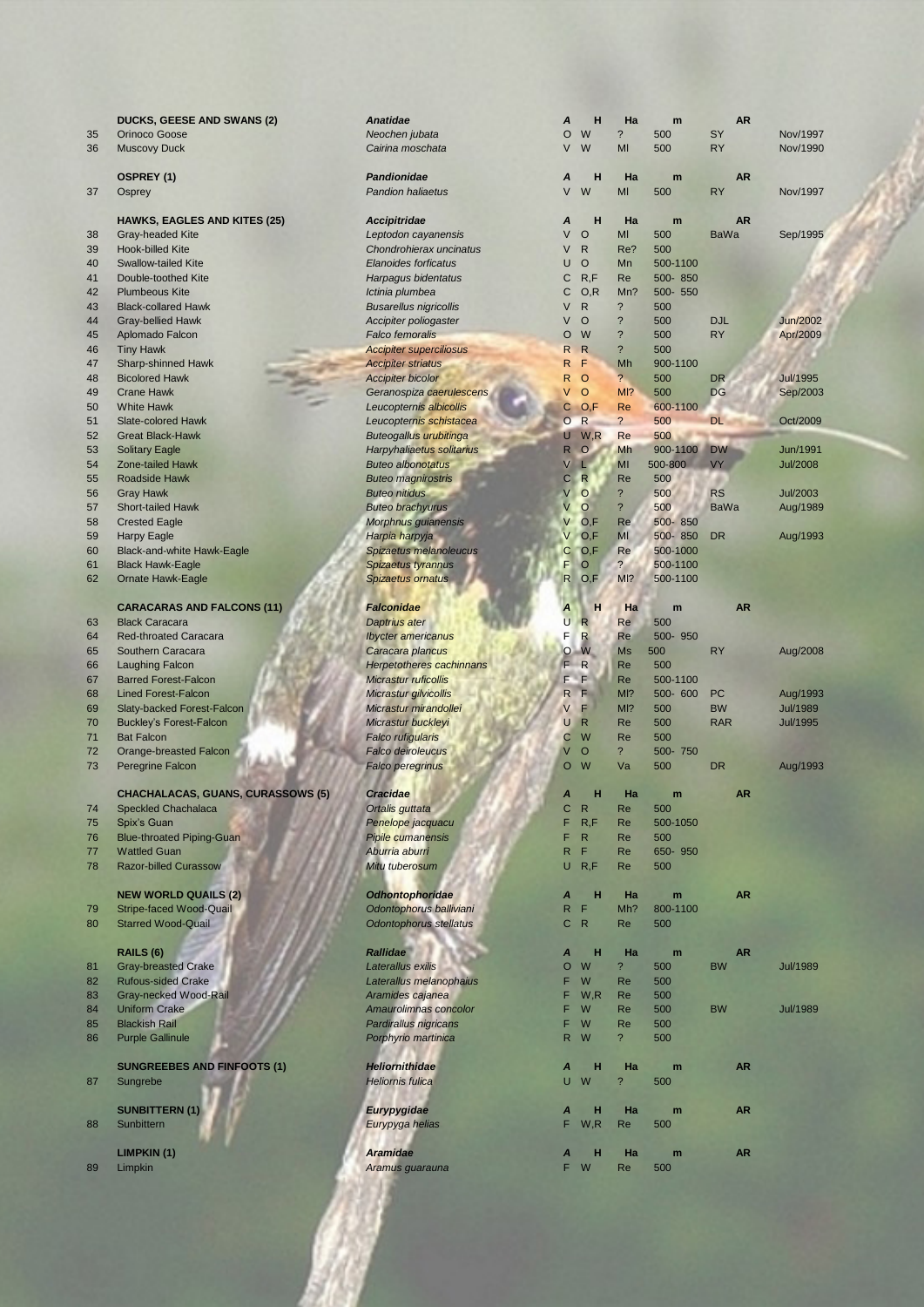| 90         | <b>TRUMPETERS (1)</b><br>Pale-winged Trumpeter           | Psophiidae<br>Psophia leucoptera                   | A<br>U       | н<br>F            | Ha<br>Re                       | m<br>500-1050       | <b>AR</b>                 |                      |
|------------|----------------------------------------------------------|----------------------------------------------------|--------------|-------------------|--------------------------------|---------------------|---------------------------|----------------------|
|            | <b>PLOVERS (2)</b>                                       | <b>Charaadriidae</b>                               | A            | н                 | Ha                             | m                   | <b>AR</b>                 |                      |
| 91         | <b>Pied Lapwing</b>                                      | Vanellus cayanus                                   | $\mathsf{R}$ | W                 | MI                             | 500                 | <b>MF</b>                 | Nov/1989             |
| 92         | <b>Collared Plover</b>                                   | Charadrius collaris                                | R            | W                 | MI                             | 500                 |                           |                      |
|            |                                                          |                                                    |              |                   |                                |                     |                           |                      |
|            | <b>STILTS AND AVOCETS (1)</b>                            | <b>Recurvirostridae</b>                            | A            | н                 | Ha                             | m                   | <b>AR</b>                 |                      |
| 93         | <b>White-backed Stilt</b>                                | Himantopus melanurus                               | V            | W                 | $\ddot{?}$                     | 500                 | EB                        | Oct/1997             |
|            |                                                          |                                                    |              |                   |                                |                     |                           |                      |
|            | <b>SANDPIPERS AND SNIPES (5)</b>                         | Scolopacidae<br>Tringa melanoleuca                 | A<br>F       | н<br>W            | Ha<br>Mn                       | m<br>500            | <b>AR</b>                 |                      |
| 94<br>95   | <b>Greater Yellowlegs</b><br><b>Lesser Yellowlegs</b>    | Tringa flavipes                                    | R            | W                 | Mn                             | 500                 | RW/RAR                    | <b>Jul/2004</b>      |
| 96         | Solitary Sandpiper                                       | Tringa solitaria                                   | R            | W                 | Mn                             | 500                 |                           |                      |
| 97         | <b>Spotted Sandpiper</b>                                 | Actitis macularius                                 | C            | W                 | Mn                             | 500                 |                           |                      |
| 98         | Sanderling                                               | Calidris alba                                      | V            | W                 | Mn                             | 500                 | CB                        | Oct/1996             |
|            |                                                          |                                                    |              |                   |                                |                     |                           |                      |
|            | <b>GULLS AND TERNS (5)</b>                               | Laridae                                            | A            | н                 | Ha                             | m                   | <b>AR</b>                 |                      |
| 99         | <b>Franklin's Gull</b>                                   | Larus pipixcan                                     | V            | W                 | Va                             | 500                 | <b>HL</b>                 | <b>Nov/2006</b>      |
| 100<br>101 | <b>Yellow-billed Tern</b><br>Large-billed Tern           | Sternula superciliaris<br>Phaetusa simplex         | F<br>R       | W<br>W            | MI<br>MI                       | 500<br>500          | <b>GR/LR</b><br><b>CB</b> | Oct/1989<br>Oct/1997 |
| 102        | <b>Black Tern</b>                                        | Chlidonias niger                                   |              | W                 | Va                             | 500                 | <b>GE</b>                 | Sep/1998             |
| 103        | <b>Arctic Tern</b>                                       | Sterna paradisaea                                  | V            | W                 | Mn                             | 500                 | KZ                        | Oct/1997             |
|            |                                                          |                                                    |              |                   |                                |                     |                           |                      |
|            | <b>SKIMMERS (1)</b>                                      | Rynchopidae                                        | A            | н                 | Ha                             | m                   | <b>AR</b>                 |                      |
| 104        | <b>Black Skimmer</b>                                     | <b>Rhynchops niger</b>                             | $\vee$       | W                 | $\overline{?}$                 | 500                 | SY                        | Sep/2003             |
|            |                                                          |                                                    |              |                   |                                |                     |                           |                      |
|            | <b>PIGEONS AND DOVES (11)</b>                            | Columbidae                                         | A            | н                 | Ha                             | m                   | <b>AR</b>                 |                      |
| 105        | <b>Band-tailed Pigeon</b>                                | Patagioenas fasciata                               | V<br>F       | P<br>W.P          | Mh<br>Re                       | 500<br>500          | <b>SY</b>                 | Nov/2004             |
| 106<br>107 | Pale-vented Pigeon<br><b>Plumbeous Pigeon</b>            | Patagioenas cayennensis<br>Patagioenas plumbea     | F            | X                 | Re                             | 500-1100            |                           |                      |
| 108        | <b>Ruddy Pigeon</b>                                      | Patagioenas subvinacea                             | F            | X                 | Re                             | 500-800             |                           |                      |
| 109        | <b>Ruddy Ground-Dove</b>                                 | Columbina talpacoti                                | Ü            | P                 | Re                             | 500                 |                           |                      |
| 110        | <b>Blue Ground-Dove</b>                                  | Claravis pretiosa                                  | V            | $\mathsf{R}$      | M12                            | 500                 | <b>VY</b>                 | Feb/2003             |
| 111        | <b>Gray-fronted Dove</b>                                 | Leptotila rufaxilla                                | C            | $\mathsf{R}$      | Re                             | 500-900             |                           |                      |
| 112        | Sapphire Quail-Dove                                      | Geotrygon saphirina                                | R            | Е                 | Re                             | 550-700             | <b>GE</b>                 | Sep/1996             |
| 113        | <b>White-throated Quail-Dove</b>                         | Geotrygon frenata                                  | V            | E                 | Mh?                            | 700-1100            |                           |                      |
| 114        | <b>Violaceous Quail-Dove</b>                             | Geotrygon violacea                                 | $\circ$      | R                 | $\overline{\phantom{a}}$       | 500                 | <b>SY</b>                 | Dec/2000             |
| 115        | <b>Ruddy Quail-Dove</b>                                  | Geotrygon montana                                  |              | $U$ R,F           | Re                             | 500-950             |                           |                      |
|            | <b>PARROTS AND MACAWS (20)</b>                           | <b>Psittacidae</b>                                 | Α            | н                 | Ha                             | m                   | <b>AR</b>                 |                      |
| 116        | <b>Black-capped Parakeet</b>                             | Pyrrhura rupicola                                  | V            | F                 | MI <sup>2</sup>                | 500-1050            |                           |                      |
| 117        | <b>White-eyed Parakeet</b>                               | Aratinga leucophthalma                             | C            | R, F, O           | Re                             | 500-850             |                           |                      |
| 118        | <b>Dusky-headed Parakeet</b>                             | Aratinga weddellii                                 | $\mathbf C$  | R, O              | Re                             | 500-650             |                           |                      |
| 119        | <b>Blue-and-yellow Macaw</b>                             | Ara ararauna                                       | U            | F, O              | Re                             | 500-700             |                           |                      |
| 120        | <b>Military Macaw</b>                                    | Ara militaris                                      | F            | F,O               | Re                             | 600-1050            |                           |                      |
| 121        | <b>Scarlet Macaw</b>                                     | Ara macao                                          | F            | F,O               | Re                             | 500-850             |                           |                      |
| 122        | Red-and-green Macaw                                      | Ara chloropterus                                   | F            | F, O              | Re                             | 500-950             |                           |                      |
| 123        | <b>Chestnut-fronted Macaw</b>                            | Ara severus                                        | C.<br>F      | R, O              | Re                             | 500- 550            |                           |                      |
| 124<br>125 | <b>Blue-headed Macaw</b><br><b>Blue-winged Parrotlet</b> | Primolius couloni<br><b>Forpus xanthopterygius</b> | V            | R, F, O<br>F      | Re<br>MI?                      | 500-700<br>500-1050 |                           |                      |
| 126        | <b>Dusky-billed Parrotlet</b>                            | <b>Forpus sclateri</b>                             | $\mathsf{R}$ | $\mathsf{R}$      | Re?                            | 500                 | <b>RY</b>                 | Nov/2002             |
| 127        | <b>Cobalt-winged Parakeet</b>                            | <b>Brotogeris cyanoptera</b>                       | C            | R,L               | Re                             | 500                 |                           |                      |
| 128        | <b>Tui Parakeet</b>                                      | <b>Brotogeris sanctithomae</b>                     | U            | $\mathsf{R}$      | Re                             | 500                 |                           |                      |
| 129        | <b>Amazonian Parrotlet</b>                               | Nannopsittaca dachilleae                           | U            | $\mathsf{R}$      | MI <sup>2</sup>                | 500                 | CoBu/HL                   | Sep/2000             |
| 130        | <b>Scarlet-shouldered Parrotlet</b>                      | Touit huetii                                       | R            | F                 | Re                             | 750-1100            |                           |                      |
| 131        | <b>White-bellied Parrot</b>                              | <b>Pionites leucogaster</b>                        | V            | $\mathsf{R}$      | MI?                            | 500                 |                           |                      |
| 132        | <b>Blue-headed Parrot</b>                                | <b>Pionus menstruus</b>                            | C            | $\mathsf{R}$      | Re                             | 500-950             |                           |                      |
| 133        | <b>Yellow-crowned Parrot</b>                             | Amazona ochrocephala                               | F            | $\mathsf{R}$      | Re                             | 500-850             |                           |                      |
| 134<br>135 | <b>Scaly-naped Parrot</b><br><b>Mealy Parrot</b>         | Amazona mercenaria<br>Amazona farinosa             | V<br>F       | F, O<br>F, R, O   | Mh<br>Re                       | 550-1100<br>500-950 | VY                        | May/2007             |
|            |                                                          |                                                    |              |                   |                                |                     |                           |                      |
|            | <b>HOATZIN (1)</b>                                       | <b>Opisthocomidae</b>                              | A            | н                 | Ha                             | m                   | <b>AR</b>                 |                      |
| 136        | Hoatzin                                                  | Opisthocomus hoazin                                | $\mathsf{C}$ | W                 | Re                             | 500                 |                           |                      |
|            |                                                          |                                                    |              |                   |                                |                     |                           |                      |
|            | <b>CUCKOOS AND ANIS (11)</b>                             | <b>Cuculidae</b>                                   | A            | н                 | Ha                             | m                   | <b>AR</b>                 |                      |
| 137        | <b>Black-billed Cuckoo</b>                               | Coccyzus erythropthalmus                           | V            | $\mathsf{R}$      | Mn                             | 500                 |                           |                      |
| 138        | <b>Yellow-billed Cuckoo</b>                              | Coccyzus americanus                                | R            | R<br>$\mathsf{R}$ | Mn<br>$\overline{\mathcal{E}}$ | 500-900             |                           |                      |
| 139<br>140 | <b>Dark-billed Cuckoo</b><br><b>Ash colored Cuckoo</b>   | Coccyzus melacoryphus<br>Coccycua cinerea          | R<br>O       | $\mathsf{R}$      | $\overline{\mathcal{E}}$       | 500<br>500          | <b>VY</b>                 | Jun/2013             |
| 141        | <b>Squirrel Cuckoo</b>                                   | Piaya cayana                                       | C            | $\mathsf{X}$      | Re                             | 500-1050            |                           |                      |
| 142        | <b>Black-bellied Cuckoo</b>                              | Piaya melanogaster                                 | V            | F                 | MI                             | 600                 | <b>HL</b>                 | Nov/2006             |
| 143        | <b>Little Cuckoo</b>                                     | Piaya minuta                                       | С            | P, R              | Re                             | 500                 |                           |                      |
| 144        | <b>Pheasant Cuckoo</b>                                   | <b>Dromococcyx phasianellus</b>                    | V            | R, F              | $\overline{\mathcal{E}}$       | 500                 | <b>BaWa</b>               | <b>Jul/1993</b>      |
| 145        | <b>Pavonine Cuckoo</b>                                   | Dromococcyx pavoninus                              |              | R R               | ?                              | 500                 |                           |                      |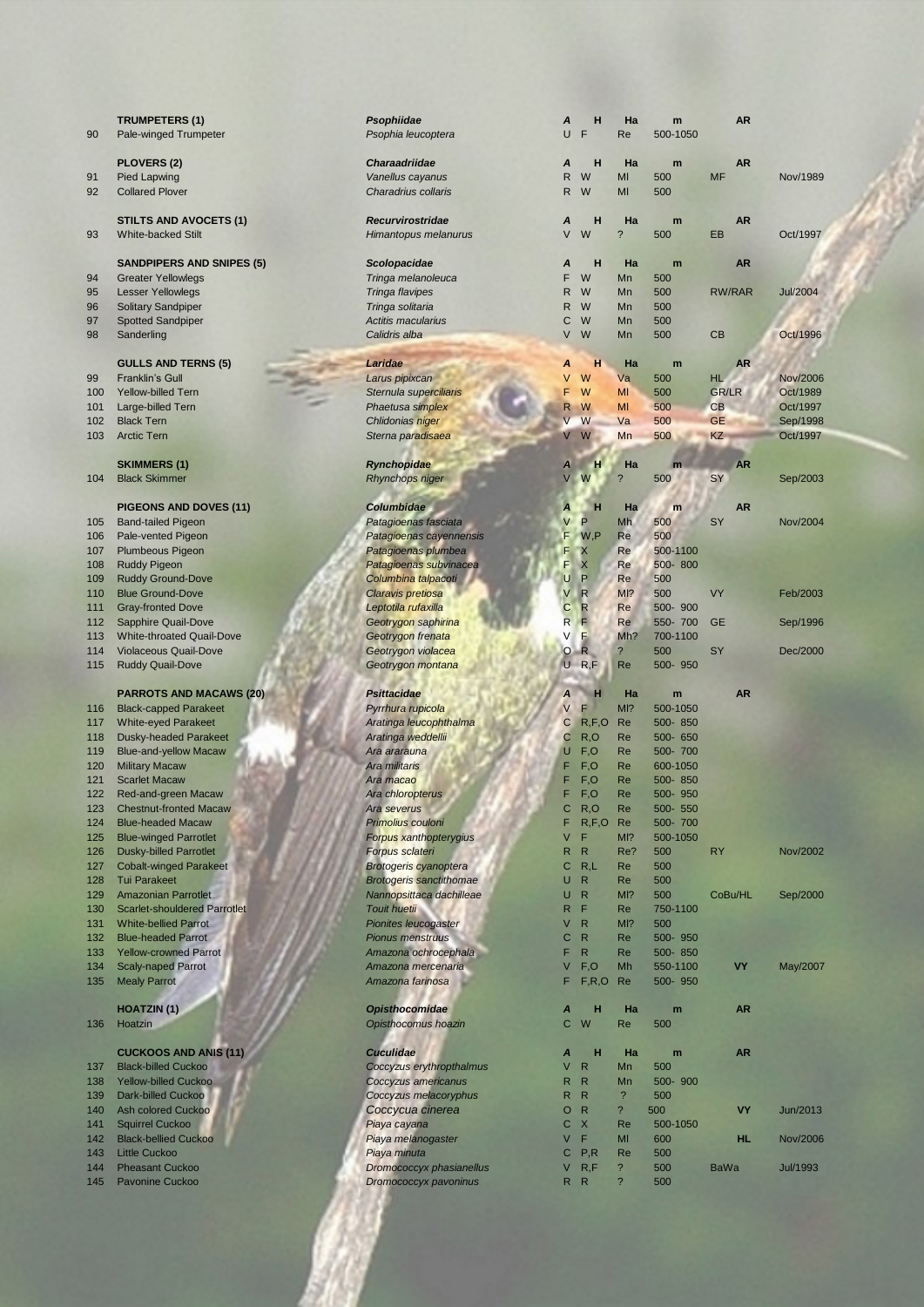| 146        | Rufous-vented Ground-Cuckoo                                      | Neomorphus geoffroyi                             | R              | F, R                         | Re                       | 500-700              | <b>DW</b>           | Jun/1991                    |
|------------|------------------------------------------------------------------|--------------------------------------------------|----------------|------------------------------|--------------------------|----------------------|---------------------|-----------------------------|
| 147        | <b>Greater Ani</b>                                               | Crotophaga major                                 | V              | P,W                          | MI                       | 500                  |                     |                             |
| 148        | Smooth-billed Ani                                                | Crotophaga ani                                   | C              | P                            | Re                       | 500                  |                     |                             |
|            | <b>BARN OWLS (1)</b>                                             | <b>Tytonidae</b>                                 | A              | н                            | Ha                       | m                    | <b>AR</b>           |                             |
| 149        | Barn-Owl                                                         | Tyto alba                                        | V              | P                            | $\overline{\phantom{0}}$ | 500                  |                     |                             |
|            |                                                                  |                                                  |                |                              |                          |                      |                     |                             |
|            | <b>TYPICAL OWLS (11)</b>                                         | <b>Strigidae</b>                                 | Α              | н                            | Ha                       | m                    | <b>AR</b>           |                             |
| 150        | <b>Tropical Screech-Owl</b>                                      | Megascops choliba                                | V              | $\mathsf{R}$                 | MI?                      | 500                  | VY                  | Oct/2004                    |
| 151        | Vermiculated Screech-Owl                                         | Megascops guatemalae                             | C              | F                            | Re                       | 700-1050             |                     |                             |
| 152        | Tawny-bellied Screech-Owl                                        | Megascops watsonii                               | С              | R, F                         | Re<br>MI?                | 500- 600             |                     |                             |
| 153<br>154 | <b>Crested Owl</b><br>Spectacled Owl                             | Lophostrix cristata<br>Pulsatrix perspicillata   | R<br>R         | L<br>F,L                     | Re                       | 500-600<br>500-600   |                     |                             |
| 155        | <b>Band-bellied Owl</b>                                          | Pulsatrix melanota                               | С              | $\mathsf F$                  | Re                       | 700-1100             |                     |                             |
| 156        | Amazonian Pygmy-Owl                                              | Glaucidium hardyi                                | R              | $\mathsf{R}$                 | MI                       | 500                  | KZ                  | Oct/1997                    |
| 157        | Ferruginous Pygmy-Owl                                            | Glaucidium brasilianum                           | U              | P, R                         | Re                       | 500                  |                     |                             |
| 158        | <b>Burrowing Owl</b>                                             | Athene cunicularia                               | R              | W                            | MI                       | 500                  | <b>VY</b>           | Aug/2004                    |
| 159        | <b>Mottled Owl</b>                                               | Ciccaba virgata                                  | F              | $\mathsf{R}$                 | Re                       | 500- 550             |                     |                             |
| 160        | <b>Black-banded Owl</b>                                          | Ciccaba huhula                                   | U              | $\mathsf{R}$                 | Re                       | 500                  | <b>BW</b>           | <b>Jul/1989</b>             |
|            | <b>NIGHTHAWKS AND NIGHTJARS (6)</b>                              | Caprimulgidae                                    | A              | н                            | Ha                       |                      | <b>AR</b>           |                             |
| 161        | <b>Short-tailed Nighthawk</b>                                    | Lurocalis semitorquatus                          | R              | P                            | $\overline{\mathbf{?}}$  | m<br>500             |                     |                             |
| 162        | Sand-colored Nighthawk                                           | <b>Chordeiles rupestris</b>                      | U              | W                            | Re                       | 500                  |                     |                             |
| 163        | <b>Common Pauraque</b>                                           | <b>Nyctidromus albicollis</b>                    | C              | P, R                         | Re                       | 500                  |                     |                             |
| 164        | <b>Ocellated Poorwill</b>                                        | Nyctiphrynus ocellatus                           | F              | $\bullet$                    | Re                       | 500-650              |                     |                             |
| 165        | <b>Blackish Nightjar</b>                                         | Caprimulgus nigrescens                           | F              | u                            | Re                       | 900                  | EB                  | Sep/1996                    |
| 166        | Ladder-tailed Nightjar                                           | <b>Hydropsalis climacocerca</b>                  | U              | W                            | Re                       | 500                  |                     |                             |
|            |                                                                  |                                                  |                |                              |                          |                      |                     |                             |
|            | <b>POTOOS (3)</b>                                                | <b>Nyctibiidae</b>                               | Α<br>F         | н                            | Ha                       | m                    | <b>AR</b>           |                             |
| 167        | <b>Great Potoo</b><br>Long-tailed Potoo                          | Nyctibius grandis                                | U              | $\mathsf{R}$<br>$\mathsf{R}$ | Re<br>Re                 | 500<br>500           | <b>JCA</b>          | <b>Jul/1997</b>             |
| 168<br>169 | <b>Common Potoo</b>                                              | Nyctibius aethereus<br>Nyctibius griseus         | $\mathbf C$    | $\mathsf{R}$                 | Re                       | 500                  |                     |                             |
|            |                                                                  |                                                  |                |                              |                          |                      |                     |                             |
|            | SWIFTS (9)                                                       | <b>Apodidae</b>                                  | Α              | н                            | Ha                       | m                    | <b>AR</b>           |                             |
| 170        | <b>White-chined Swift</b>                                        | <b>Cypseloides criptus</b>                       | U              | $\mathbb{R}$                 | Re                       | 500                  | <b>DL</b>           | Oct/2009                    |
| 171        | <b>Chestnut-collared Swift</b>                                   | Streptoprocne rutila                             | $\overline{C}$ | $\circ$                      | Re                       | 500-1100             |                     |                             |
| 172        | <b>White-collared Swift</b>                                      | Streptoprocne zonaris                            | С              | $\circ$                      | Re                       | 500-1100             |                     |                             |
| 173        | Pale-rumped Swift                                                | Chaetura egregia                                 | F              | $\circ$                      | Re                       | 500- 600             |                     |                             |
| 174<br>175 | <b>Amazonian Swift</b><br><b>Short-tailed Swift</b>              | Chaetura viridipennis<br>Chaetura brachyura      |                | T O<br>$C$ O                 | Re<br>Re                 | 500-900<br>500-900   |                     |                             |
| 176        | <b>Gray-rumped Swift</b>                                         | Chaetura cinereiventris                          | C              | $\circ$                      | Re                       | 500-850              |                     |                             |
| 177        | <b>Lesser Swallow-tailed Swift</b>                               | Panyptila cayennensis                            | R              | $\circ$                      | Re                       | 500                  |                     |                             |
| 178        | <b>Fork-tailed Palm-Swift</b>                                    | Tachornis squamata                               | U              | O, R                         | Re                       | 500                  |                     |                             |
|            |                                                                  |                                                  |                |                              |                          |                      |                     |                             |
|            | <b>HUMMINGBIRDS (41)</b>                                         | <b>Trochilidae</b>                               |                | н                            | Ha                       | m                    | <b>AR</b>           |                             |
| 179        | <b>Buff-tailed Sicklebill</b>                                    | Eutoxeres condamini                              | V              | F, R                         | Re                       | 500-1050             |                     |                             |
| 180        | <b>Rufous-breasted Hermit</b>                                    | <b>Glaucis hirsutus</b>                          | R              | $\mathsf{R}$                 | Re                       | 500                  |                     |                             |
| 181        | <b>Pale-tailed Barbthroat</b><br><b>Reddish Hermit</b>           | <b>Threnetes leucurus</b>                        | U<br>U         | $\times$<br>$\mathsf{R}$     | Re                       | 500-1050             | <b>DLA/REG</b>      |                             |
| 182<br>183 | <b>White-browed Hermit</b>                                       | <b>Phaethornis ruber</b><br>Phaethornis stuarti  | U              | F, R                         | Re<br>Re                 | 500<br>500-1050      |                     | <b>26I\.1AAA</b>            |
| 184        | <b>White-bearded Hermit</b>                                      | <b>Phaethornis hispidus</b>                      | C              | ${\sf R}$                    | Re                       | 500                  |                     |                             |
| 185        | <b>Green Hermit</b>                                              | Phaethornis guy                                  | R              | H                            | Mh                       | 800-1100             |                     |                             |
| 186        | Koepcke's Hermit                                                 | Phaethornis koepckeae                            | С              | F, R                         | Re                       | 500-1050             |                     |                             |
| 187        | Needle-billed Hermit                                             | Phaethornis philippii                            | $\mathsf{R}$   | $\mathsf{R}$                 | MI                       | 500                  | <b>DLA/REG</b>      | Set/1999                    |
| 188        | Great-billed (Long-tailed) Hermit                                | Phaethornis malaris                              | F              | F, R                         | Re                       | 500-850              |                     |                             |
| 189        | <b>Blue-fronted Lancebill</b>                                    | Doryfera johannae                                | R              | F, R                         | $\overline{\phantom{0}}$ | 500-700              | DaWo/SLH            | Aug/2004                    |
| 190        | <b>Green-fronted Lancebill</b><br><b>Gray-breasted Sabrewing</b> | Doryfera Iudoviciae                              | R              | F, R<br>F, R                 | Mh                       | 500-1050             |                     |                             |
| 191<br>192 | White-necked Jacobin                                             | Campylopterus largipennis<br>Florisuga mellivora | С<br>C         | F, R                         | Re<br>Re                 | 500-1050<br>500-1050 |                     |                             |
| 193        | <b>Brown Violetear</b>                                           | Colibri delphinae                                | $\mathsf{R}$   | F                            | Mh                       | 700-1050             | <b>SLH</b>          | <b>Jul/1988</b>             |
| 194        | <b>Sparkling Violetear</b>                                       | Colibri coruscans                                | C              | $\mathsf{X}$                 | Mh                       | 500-1050             |                     |                             |
| 195        | <b>Green Violetear</b>                                           | Colibri thalassinus                              | O              | $\mathsf{R}$                 | Mh                       | 500                  | RY/VY               | Jul/2011                    |
| 196        | <b>Black-throated Mango</b>                                      | Anthracothorax nigricollis                       | R              | P                            | $\overline{\mathcal{E}}$ | 500                  |                     |                             |
| 197        | Violet-headed Hummingbird                                        | Klais guimeti                                    | С              | F, R                         | Re                       | 500-850              |                     |                             |
| 198        | <b>Rufous-crested Coquette</b>                                   | Lophornis delattrei                              | С              | F, R                         | Re                       | 500-700              | <b>GR/LR</b>        | Aug/1989                    |
| 199        | <b>Festive Coquette</b>                                          | Lophornis chalybeus                              | V              | $\mathsf{R}$                 | MI                       | 500                  | <b>VY</b>           | Dec/2002                    |
| 200<br>201 | <b>Wire-crested Thorntail</b><br><b>Black-bellied Thorntail</b>  | Discosura popelairii                             | U<br>V         | F, R<br>$\mathsf{R}$         | Mh?<br>MI                | 500-1050<br>500      | <b>RW/RAR</b><br>CB | Oct/1998                    |
| 202        | <b>Blue-chinned Sapphire</b>                                     | Discosura langsdorffi<br>Chlorestes notata       | U              | $\mathsf{R}$                 | Re                       | 500                  | <b>SLH</b>          | Aug/1997<br><b>Jul/1990</b> |
| 203        | <b>Blue-tailed Emerald</b>                                       | <b>Chlorostilbon mellisugus</b>                  | C              | $\mathsf{R}$                 | Re                       | 500                  |                     |                             |
| 204        | <b>Glittering-bellied Emerald</b>                                | <b>Chlorostilbon aureoventris</b>                | $\circ$        | $\mathsf{R}$                 | Va                       | 500                  | <b>VY</b>           | Jun/2007                    |
| 205        | Fork-tailed Woodnymph                                            | Thalurania furcata                               | $\mathsf{C}$   | $\mathsf{X}$                 | Re                       | 500-1100             |                     |                             |
| 206        | <b>Rufous-throated Sapphire</b>                                  | <b>Hylocharis sapphirina</b>                     | V              | $\mathsf{R}$                 | $\overline{\mathcal{E}}$ | 500                  | EB                  | Aug/2000                    |
| 207        | <b>White-chinned Sapphire</b>                                    | <b>Hylocharis cyanus</b>                         | U              | R                            | MI                       | 500                  | <b>JCA</b>          | <b>Jul/2001</b>             |
| 208        | <b>Golden-tailed Sapphire</b>                                    | Chrysuronia oenone                               |                | C X                          | Re                       | 500-1050             |                     |                             |
|            |                                                                  |                                                  |                |                              |                          |                      |                     |                             |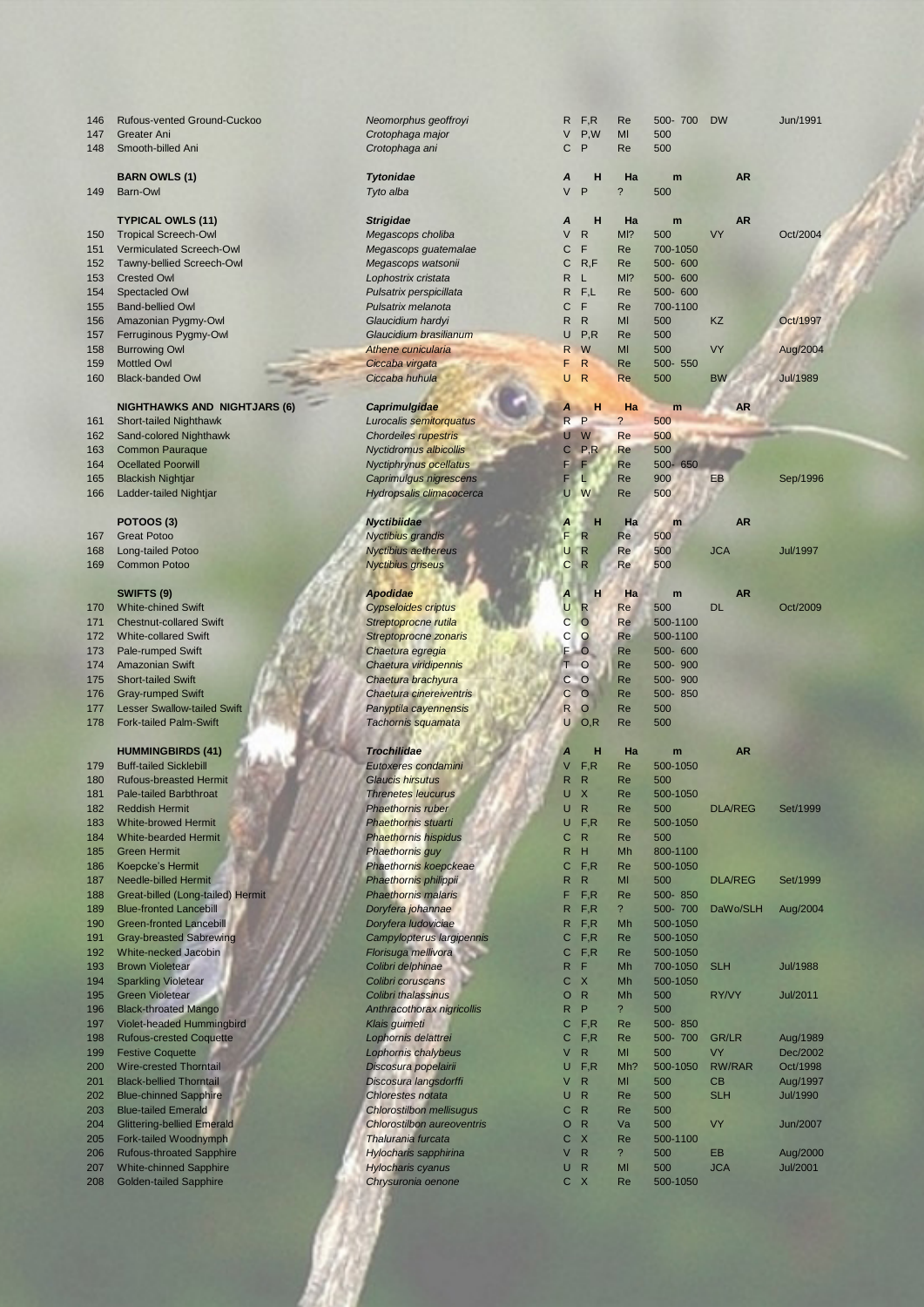| 209 | Many-spotted Hummingbird             | Taphrospilus hypostictus        | U            | F, R                    | Re                       | 500-1050  |            |           |                 |
|-----|--------------------------------------|---------------------------------|--------------|-------------------------|--------------------------|-----------|------------|-----------|-----------------|
| 210 | Sapphire-spangled Emerald            | Amazilia lactea                 | F.           | $\mathsf{P}$            | Re                       | 500       |            |           |                 |
| 211 | Peruvian Piedtail                    | Phlogophilus harterti           | R.           | H                       | Re                       | 750-1050  |            |           |                 |
| 212 | Rufous-webbed Brilliant              | Heliodoxa branickii             | U            | F, R                    | Re                       | 500-1050  |            |           |                 |
| 213 | <b>Black-throated Brilliant</b>      | Heliodoxa schreibersii          | R.           | - F                     | Re                       | 600-1050  |            |           |                 |
| 214 | Gould's Jewelfront                   | Heliodoxa aurescens             | F            | F, R                    | Re                       | 500-1050  |            |           |                 |
| 215 | <b>Booted Racket-tail</b>            | Ocreatus underwoodii            | R.           | H                       | Re                       | 1000-1100 |            |           |                 |
| 216 | Wedge-billed Hummingbird             | Schistes geoffroyi              | R            | H                       | Re                       | 800-1050  |            |           |                 |
| 217 | <b>Black-eared Fairy</b>             | <b>Heliothryx auritus</b>       | F            | F, R                    | Re                       | 500-850   |            |           |                 |
| 218 | <b>Long-billed Starthroat</b>        | <b>Heliomaster longirostris</b> | R            | $\mathsf{R}$            | MI                       | 500       | <b>DR</b>  |           | <b>Jul/1994</b> |
| 219 | Amethyst Woodstar                    | Calliphlox amethystina          | F            | $\mathsf{R}$            | Re                       | 500       | <b>SLH</b> |           | <b>Jul/1989</b> |
|     |                                      |                                 |              |                         |                          |           |            |           |                 |
|     | <b>TROGONS AND QUETZALS (7)</b>      | <b>Trogonidae</b>               | Α            | н                       | Ha                       | m         |            | <b>AR</b> |                 |
| 220 | <b>Blue-crowned Trogon</b>           | Trogon curucui                  | С            | $\times$                | Re                       | 500-1050  |            |           |                 |
|     |                                      |                                 |              | F                       |                          |           |            |           |                 |
| 221 | Violaceous Trogon                    | Trogon violaceus                | F            |                         | Re                       | 500-750   |            |           |                 |
| 222 | White-tailed Trogon                  | <b>Trogon viridis</b>           | F            | F, R                    | Re                       | 500-750   |            |           |                 |
| 223 | <b>Black-tailed Trogon</b>           | <b>Trogon melanurus</b>         | С            | F, R                    | Re                       | 500-1050  |            |           |                 |
| 224 | <b>Collared Trogon</b>               | <b>Trogon collaris</b>          | F            | F, R                    | Re                       | 500-1050  |            |           |                 |
| 225 | <b>Crested Quetzal</b>               | Pharomachrus antisianus         | R            | F, R                    | Mh                       | 500-1050  |            |           |                 |
| 226 | <b>Pavonine Quetzal</b>              | Pharomachrus pavoninus          | O            | F                       | MI                       | 500- 600  | <b>MF</b>  |           | Nov/1989        |
|     |                                      |                                 |              |                         |                          |           |            |           |                 |
|     | <b>MOTMOTS (3)</b>                   | <b>Momotidae</b>                | Α            | н                       | Ha                       | m         |            | <b>AR</b> |                 |
| 227 | <b>Blue-crowned Motmot</b>           | Momotus momota                  | C            | $\mathsf{R}$            | Re                       | 500       | SY         |           | Apr/1990        |
| 228 | <b>Rufous Motmot</b>                 | Baryphthengus martii            | $\mathsf{R}$ | L, R                    | Re                       | 500-900   |            |           |                 |
| 229 | <b>Broad-billed Motmot</b>           | Electron platyrhynchum          | U            | $\blacksquare$          | Re                       | 500-600   |            |           |                 |
|     |                                      |                                 |              |                         |                          |           |            |           |                 |
|     | <b>KINGFISHERS (5)</b>               | <b>Alecedinidae</b>             | A            | н                       | Ha                       | m         |            | <b>AR</b> |                 |
| 232 | <b>Ringed Kingfisher</b>             | Megaceryle torquata             | С            | W                       | Re                       | 500       |            |           |                 |
| 233 | <b>Amazon Kingfisher</b>             | Chloroceryle amazona            | С            | W                       | Re                       | 500       |            |           |                 |
| 234 | <b>Green Kingfisher</b>              | Chloroceryle americana          | F            | W                       | Re                       | 500       |            |           |                 |
| 235 | Green-and-rufous Kingfisher          | Chloroceryle inda               | R.           | W                       | Re                       | 500       |            |           |                 |
| 236 | American Pygmy Kingfisher            | Chloroceryle aenea              | $\mathsf{R}$ | W                       | Re                       | 500       |            |           |                 |
|     |                                      |                                 |              |                         |                          |           |            |           |                 |
|     | <b>PUFFBIRDS AND NUNBIRDS (10)</b>   | <b>Bucconidae</b>               |              | н                       | Ha                       | m         |            | <b>AR</b> |                 |
| 237 | <b>White-necked Puffbird</b>         | Notharchus hyperrhynchus        | ٧            | F                       | M <sub>1</sub> ?         | 700       | VY         |           | Oct/2002        |
| 238 | Chestnut-capped Puffbird             | <b>Bucco macrodactylus</b>      | F            | $\overline{\mathsf{R}}$ | Re                       | 500       |            |           |                 |
| 239 | <b>Collared Puffbird</b>             | <b>Bucco capensis</b>           | R            | F, R                    | MI?                      | 500-600   | <b>DW</b>  |           | Jun/1991        |
| 240 | <b>Striolated Puffbird</b>           | <b>Nystalus striolatus</b>      |              | $F$ $F$ , $R$           | <b>Re</b>                | 500-1050  |            |           |                 |
|     | <b>Semicollared Puffbird</b>         | Malacoptila semicincta          |              | $U$ F,R                 | Re                       | 500-1050  |            |           |                 |
| 241 |                                      |                                 |              |                         |                          |           |            |           |                 |
| 242 | <b>Lanceolated Monklet</b>           | Micromonacha lanceolata         |              | U F                     | Re                       | 500-750   |            |           |                 |
| 243 | <b>Rufous-capped Nunlet</b>          | Nonnula ruficapilla             |              | $\overline{\mathsf{R}}$ | Re                       | 500       |            |           |                 |
| 244 | <b>Black-fronted Nunbird</b>         | <b>Monasa nigrifrons</b>        | С            | X                       | Re                       | 500- 550  |            |           |                 |
| 245 | <b>Yellow-billed Nunbird</b>         | Monasa flavirostris             | V            | B, R                    | $\overline{\mathcal{E}}$ | 500       |            |           |                 |
| 246 | Swallow-wing                         | Chelidoptera tenebrosa          | C            | W                       | Re                       | 500       |            |           |                 |
|     |                                      |                                 |              |                         |                          |           |            |           |                 |
|     | <b>JACAMARS (4)</b>                  | <b>Galbulidae</b>               | Α            | н                       | Ha                       | m         |            | <b>AR</b> |                 |
| 247 | <b>Purus Jacamar</b>                 | Galbalcyrhynchus purusianus     | V            | W                       | MI                       | 500       | <b>GE</b>  |           | Oct/2004        |
| 248 | White-throated Jacamar               | Brachygalba albogularis         | V            | P, R                    | ?                        | 500- 650  | <b>RAR</b> |           | Jul/1994        |
| 249 | <b>Bluish-fronted Jacamar</b>        | Galbula cyanescens              | С            | L, R                    | Re                       | 500-700   |            |           |                 |
| 250 | <b>Great Jacamar</b>                 | Jacamerops aureus               | $\circ$      | $\mathsf{R}$            | MI                       | 500       | VY         |           | Aug/2007        |
|     |                                      |                                 |              |                         |                          |           |            |           |                 |
|     | <b>BARBETS (4)</b>                   | <b>Capitonidae</b>              | A            | н                       | Ha                       | m         |            | <b>AR</b> |                 |
| 251 | <b>Gilded Barbet</b>                 | Capito auratus                  | F            | F                       | Re                       | 500-1100  |            |           |                 |
| 252 | <b>Lemon-throated Barbet</b>         | Eubucco richardsoni             | С            | F, R                    | Re                       | 500-700   |            |           |                 |
| 253 | <b>Scarlet-hooded Barbet</b>         | Eubucco tucinkae                | F            | B, R                    | <b>Re</b>                | 500       | <b>SLH</b> |           | <b>Jul/1988</b> |
| 254 | <b>Versicolored Barbet</b>           | Eubucco versicolor              | $\mathsf{R}$ | H                       | Re                       | 750-1100  |            |           |                 |
|     |                                      |                                 |              |                         |                          |           |            |           |                 |
|     | <b>TOUCANS AND ARACARIS (8)</b>      | Ramphastidae                    | A            | н                       | Ha                       | m         |            | <b>AR</b> |                 |
| 255 | <b>Chestnut-tipped Toucanet</b>      | Aulacorhynchus derbianus        | U            | F                       | $\overline{\phantom{a}}$ | 800-1100  |            |           |                 |
| 256 | <b>Emerald Toucanet</b>              | Aulacorhynchus prasinus         | C            | F, R                    | Re                       | 500-800   |            |           |                 |
| 257 | Lettered Araçari                     | <b>Pteroglossus inscriptus</b>  | R            | F, R                    | MI                       | 500-700   | <b>RY</b>  |           | Aug/2007        |
|     |                                      |                                 | F            | F                       | Re                       | 500-850   |            |           |                 |
| 258 | Ivory-billed Araçari                 | Pteroglossus azara              |              |                         |                          |           |            |           |                 |
| 259 | <b>Chestnut-eared Araçari</b>        | Pteroglossus castanotis         | С            | R                       | Re                       | 500       |            |           |                 |
| 260 | <b>Curl-crested Araçari</b>          | Pteroglossus beauharnaesii      | V            | F.                      | MI?                      | 700       | VY         |           | Mar/2003        |
| 261 | <b>Golden-collared Toucanet</b>      | Selenidera reinwardtii          | F            | F, R                    | Re                       | 500-1050  |            |           |                 |
| 262 | <b>White-throated Toucan</b>         | Ramphastos tucanus              | F.           | F, R                    | Re                       | 500       |            |           |                 |
|     |                                      |                                 |              |                         |                          |           |            |           |                 |
|     | <b>WOODPECKERS AND PICULETS (16)</b> | <b>Picidae</b>                  | A            | н                       | Ha                       | m         |            | <b>AR</b> |                 |
| 263 | <b>Bar-breasted Piculet</b>          | <b>Picumnus aurifrons</b>       | F            | F                       | Re                       | 700-1100  |            |           |                 |
| 264 | <b>Rufous-breasted Piculet</b>       | <b>Picumnus rufiventris</b>     | F            | B, R                    | Re                       | 500       |            |           |                 |
| 265 | <b>Fine-barred Piculet</b>           | <b>Picumnus subtilis</b>        | С            | R                       | Re                       | 500       |            |           |                 |
| 266 | Yellow-tufted Woodpecker             | <b>Melanerpes cruentatus</b>    | С            | P, R                    | Re                       | 500-1050  |            |           |                 |
| 267 | Little Woodpecker                    | Veniliornis passerinus          |              | $C$ $P,R$               | Re                       | 500       |            |           |                 |
| 268 | <b>Red-stained Woodpecker</b>        | Veniliornis affinis             |              | U F                     | Re                       | 500-950   |            |           |                 |

White-throated Woodpecker *Piculus leucolaemus* F F,R Re 500- 850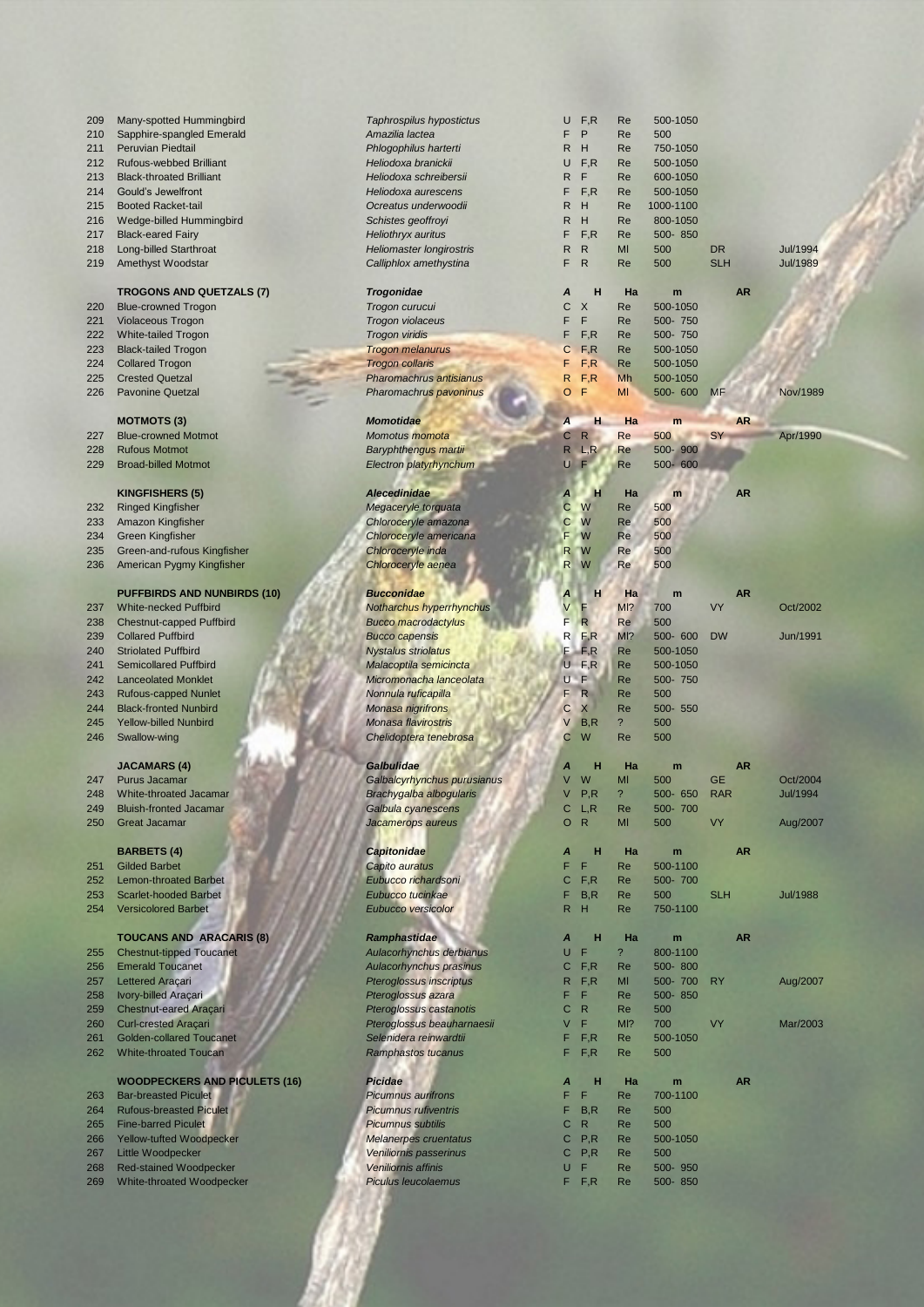| 270        | Golden-olive Woodpecker                                     | Piculus rubiginosus                                  | R              | H            | Mh                       | 700-1100 |             |                 |
|------------|-------------------------------------------------------------|------------------------------------------------------|----------------|--------------|--------------------------|----------|-------------|-----------------|
| 271        | Spot-breasted Woodpecker                                    | Colaptes punctigula                                  | F              | P            | Re                       | 500-850  |             |                 |
| 272        | Scale-breasted Woodpecker                                   | Celeus grammicus                                     | R              | - L          | $\ddot{\phantom{0}}$     | 700-850  |             |                 |
| 273        | <b>Chestnut Woodpecker</b>                                  | Celeus elegans                                       | R              | $\mathsf{R}$ | MI?                      | 500      |             |                 |
| 274        | Cream-colored Woodpecker                                    | Celeus flavus                                        | R              | $\mathsf{R}$ | MI                       | 500      | <b>RY</b>   | Jan/2001        |
| 275        | Rufous-headed Woodpecker                                    | Celeus spectabilis                                   | R              | B, R         | $\overline{\mathcal{E}}$ | 500      | EB          | Aug/1993        |
| 276        | <b>Lineated Woodpecker</b>                                  | <b>Dryocopus lineatus</b>                            | F              | R, P         | Re                       | 500      |             |                 |
| 277        | Red-necked Woodpecker                                       | Campephilus rubricollis                              | V              | F            | MI                       | 500- 600 | <b>JCA</b>  | <b>Jul/1997</b> |
|            |                                                             |                                                      |                |              |                          |          |             |                 |
| 278        | Crimson-crested Woodpecker                                  | Campephilus melanoleucos                             | С              | $\mathsf{R}$ | Re                       | 500- 550 |             |                 |
|            |                                                             |                                                      |                |              |                          |          |             |                 |
|            | <b>FURNARIDS OR OVENBIRDS (30)</b>                          | <b>Furnariidae</b>                                   | Α              | н            | Ha                       | m        | <b>AR</b>   |                 |
| 279        | Pale-legged Hornero                                         | <b>Furnarius leucopus</b>                            | С              | R, P         | Re                       | 500      |             |                 |
| 280        | Pale-breasted Spinetail                                     | Synallaxis albescens                                 | ٧              | $\mathsf{R}$ | Va                       | 500      | <b>DR</b>   | <b>Jul/1995</b> |
| 281        | Dark-breasted Spinetail                                     | Synallaxis albigularis                               | F              | P            | Re                       | 500-900  |             |                 |
| 282        | Cabanis' Spinetail                                          | Synallaxis cabanisi                                  | С              | R, B, L      | Re                       | 500      |             |                 |
| 283        | <b>Plain-crowned Spinetail</b>                              | Synallaxis gujanensis                                | С              | P            | Re                       | 500-900  |             |                 |
|            |                                                             |                                                      |                | F.           |                          |          |             |                 |
| 284        | <b>Ash-browed Spinetail</b>                                 | Cranioleuca curtata                                  | R              |              | $\overline{\mathcal{E}}$ | 700-1100 |             |                 |
| 285        | <b>Speckled Spinetail</b>                                   | Cranioleuca gutturata                                | С              | R, F         | Re                       | 500-800  |             |                 |
| 286        | <b>Plain Softtail</b>                                       | Thripophaga fusciceps                                | F              | $\mathsf{R}$ | Re                       | 500      |             |                 |
| 287        | Orange-fronted Plushcrown                                   | Metopothrix aurantiaca                               | F              | R, F         | Re                       | 500-1100 |             |                 |
| 288        | <b>Spotted Barbtail</b>                                     | <b>Premnoplex brunnescens</b>                        | R              | н            | ?                        | 950-1050 |             |                 |
| 289        | <b>Sharp-tailed Streamcreeper</b>                           | Lochmias nematura                                    | R              | F            | Re                       | 650-1100 |             |                 |
| 290        | <b>Chestnut-winged Hookbill</b>                             | <b>Ancistrops strigilatus</b>                        | U              | F            | M12                      | 500-700  | LN          | <b>Jun/2002</b> |
| 291        | <b>Striped Woodhaunter</b>                                  | <b>Hyloctistes subulatus</b>                         | F              | F.           | Re                       | 500-1050 |             |                 |
|            |                                                             |                                                      |                |              |                          |          |             |                 |
| 292        | Montane Foliage-gleaner                                     | Anabacerthia striaticollis                           | R              | F            | Mh                       | 800-1100 | <b>GE</b>   | <b>Jul/2001</b> |
| 293        | Rufous-tailed Foliage-gleaner                               | Philydor ruficaudatum                                | F              | F            | Re                       | 500-850  |             |                 |
| 294        | Cinnamon-rumped Foliage-gleaner                             | <b>Philydor pyrrhodes</b>                            | U              | F            | $\ddot{?}$               | 500-700  | <b>JCA</b>  | <b>Jul/1997</b> |
| 295        | Rufous-rumped Foliage-gleaner                               | Philydor erythrocercum                               | R              | F            | Re                       | 750-1100 |             |                 |
| 296        | <b>Buff-fronted Foliage-gleaner</b>                         | Philydor rufum                                       | U              | R            | Re?                      | 500      | <b>BW</b>   | <b>Jul/1989</b> |
| 297        | <b>Peruvian Recurvebill</b>                                 | Simoxenops ucayalae                                  | V              | B            | $\overline{?}$           | 500-1000 |             |                 |
| 298        | Dusky-cheeked Foliage-gleaner                               | Anabazenops dorsalis                                 | F              | R, B         | Re                       | 500-1100 |             |                 |
| 299        | <b>Buff-throated Foliage-gleaner</b>                        | <b>Automolus ochrolaemus</b>                         | F              | F, R         | Re                       | 500-1050 |             |                 |
|            |                                                             |                                                      | R              | F            | $\overline{\mathbf{?}}$  |          |             |                 |
| 300        | <b>Ruddy Foliage-gleaner</b>                                | <b>Automolus rubiginosus</b>                         |                |              |                          | 500- 550 |             |                 |
| 301        | Chestnut-crowned Foliage-gleaner                            | <b>Automolus rufipileatus</b>                        | С              | $\mathsf{R}$ | <b>Re</b>                | 500- 550 |             |                 |
| 302        | <b>Tawny-throated Leaftosser</b>                            | <b>Sclerurus mexicanus</b>                           | $\mathsf{R}$   | F            | $\overline{?}$           | 700-900  |             |                 |
| 303        | <b>Gray-throated Leaftosser</b>                             | Sclerurus albigularis                                | U              | F, R         | Re                       | 500-850  |             |                 |
| 304        | <b>Black-tailed Leaftosser</b>                              | Sclerurus caudacutus                                 | R              |              | $\overline{\mathbf{?}}$  | 500-750  |             |                 |
| 305        | <b>Rufous-tailed Xenops</b>                                 | <b>Xenops milleri</b>                                | F              | Ē            | Re                       | 500-700  | <b>BW</b>   | <b>Jul/1989</b> |
| 306        | <b>Slender-billed Xenops</b>                                | <b>Xenops tenuirostris</b>                           | $\overline{C}$ | R, P         | Re                       | 500      |             |                 |
| 307        | <b>Plain Xenops</b>                                         | <b>Xenops minutus</b>                                | С              | $\mathbf C$  | Re                       | 500-1050 |             |                 |
| 308        | <b>Streaked Xenops</b>                                      | <b>Xenops rutilans</b>                               | $\mathsf{R}$   | F            | Re                       | 750-1100 |             |                 |
|            |                                                             |                                                      |                |              |                          |          |             |                 |
|            |                                                             |                                                      |                |              |                          |          |             |                 |
|            | <b>WOODCREEPERS (13)</b>                                    | <b>Dendrocolaptidae</b>                              | Α              | н            | Ha                       | m        | <b>AR</b>   |                 |
| 309        | Plain-brown Woodcreeper                                     | Dendrocincla fuliginosa                              | F              | F, R         | Re                       | 500-950  |             |                 |
| 310        | Long-tailed Woodcreeper                                     | Deconychura longicauda                               | U              | F            | $\overline{\phantom{a}}$ | 500      | <b>HL</b>   | Aug/2002        |
| 311        | <b>Olivaceous Woodcreeper</b>                               | Sittasomus griseicapillus                            | C              | F            | Re                       | 500-1050 |             |                 |
| 312        | Wedge-billed Woodcreeper                                    | Glyphorynchus spirurus                               | С              | F, R         | Re                       | 500-1050 |             |                 |
| 313        | Cinnamon-throated Woodcreeper                               | Dendrexetastes rufigula                              | F              | F, R         | Re                       | 500-950  |             |                 |
| 314        | <b>Strong-billed Woodcreeper</b>                            | Xiphocolaptes promeropirhynchus                      | R              | F            | Re?                      | 500-950  |             |                 |
| 315        |                                                             |                                                      | F              |              |                          |          |             |                 |
|            | <b>Black-banded Woodcreeper</b>                             | Dendrocolaptes picumnus                              |                | F, R         | Re                       | 500-850  |             |                 |
| 316        | Straight-billed Woodcreeper                                 | <b>Xiphorhynchus picus</b>                           | U              | $\mathsf{R}$ | Re                       | 500      |             |                 |
| 317        | <b>Striped Woodcreeper</b>                                  | <b>Xiphorhynchus obsoletus</b>                       | R              | $\mathsf{R}$ | $\overline{\phantom{a}}$ | 500      | EB          | Aug/1997        |
| 318        | <b>Ocellated Woodcreeper</b>                                | <b>Xiphorhynchus ocellatus</b>                       | F              | F            | Re                       | 500-1100 |             |                 |
| 319        | <b>Buff-throated Woodcreeper</b>                            | Xiphorhynchus guttatus                               | F              | R,L          | Re                       | 500- 650 |             |                 |
| 320        | <b>Lineated Woodcreeper</b>                                 | Lepidocolaptes albolineatus                          | F              | F            | Re                       | 500-1100 |             |                 |
| 321        | <b>Red-billed Scythebill</b>                                | Campylorhamphus trochilirostris                      | U              | B, R, F      | Re                       | 500-1050 |             |                 |
|            |                                                             |                                                      |                |              |                          |          |             |                 |
|            | <b>ANTBIRDS (52)</b>                                        | <b>Thamnophilidae</b>                                | A              | н            | Ha                       | m        | <b>AR</b>   |                 |
|            |                                                             |                                                      | F              |              |                          |          |             |                 |
| 322        | <b>Fasciated Antshrike</b>                                  | Cymbilaimus lineatus                                 |                | F            | Re                       | 500- 950 |             |                 |
| 323        | <b>Bamboo Antshrike</b>                                     | Cymbilaimus sanctaemariae                            | F              | B, R         | Re                       | 500-1100 |             |                 |
| 324        | <b>Undulated Antshrike</b>                                  | Frederickena unduligera                              | V              | $\mathsf{R}$ | $\overline{\mathcal{E}}$ | 500      | HL          | <b>Jul/2001</b> |
| 325        | <b>Great Antshrike</b>                                      | Taraba major                                         | F              | R, P         | Re                       | 500      |             |                 |
| 326        | <b>Barred Antshrike</b>                                     | <b>Thamnophilus doliatus</b>                         | F              | P            | Re                       | 500      |             |                 |
| 327        | <b>Chestnut-backed Antshrike</b>                            | Thamnophilus palliatus                               | R              | B, H         | $\overline{\mathcal{E}}$ | 950-1100 |             |                 |
| 328        | <b>White-shouldered Antshrike</b>                           | Thamnophilus aethiops                                | U              | F            | Re                       | 500-950  |             |                 |
|            |                                                             |                                                      | С              | F, R         |                          | 500-1050 |             |                 |
|            |                                                             |                                                      |                |              |                          |          |             |                 |
| 329        | <b>Plain-wing Antshrike</b>                                 | <b>Thamnophilus schistaceus</b>                      |                |              | Re                       |          |             |                 |
| 330        | Spot-winged Antshrike                                       | Pygiptila stellaris                                  | R.             | F, R         | MI?                      | 500      | <b>RY</b>   | Apr/2002        |
| 331        | <b>Russet Antshrike</b>                                     | <b>Thamnistes anabatinus</b>                         | U              | F            | Re                       | 700-1050 |             |                 |
| 332        | <b>Plain Antvireo</b>                                       | <b>Dysithamnus mentalis</b>                          | F,             | F            | Re                       | 650-1100 |             |                 |
| 333        | <b>Dusky-throated Antshrike</b>                             | <b>Thamnomanes ardesiacus</b>                        | F              | F            | Re                       | 500-700  | <b>BW</b>   | <b>Jul/1989</b> |
| 334        | <b>Bluish-slate Antshrike</b>                               | <b>Thamnomanes schistogynus</b>                      | С              | R, F, B      | Re                       | 500-1050 |             |                 |
| 335        | Pygmy Antwren                                               | Myrmotherula brachyura                               | С              | F, R         | Re                       | 500-1050 |             |                 |
| 336        | <b>Sclater's Antwren</b>                                    | Myrmotherula sclateri                                |                | $R$ $R,L$    | $\overline{\phantom{a}}$ | 500-750  | <b>BaWa</b> | Sep/1994        |
|            |                                                             |                                                      | U              |              |                          | 500      |             |                 |
| 337<br>338 | Amazonian Streaked-Antwren<br><b>Stripe-chested Antwren</b> | Myrmotherula multostriata<br>Myrmotherula longicauda |                | W<br>U X     | Re<br>Re                 | 550-1100 |             |                 |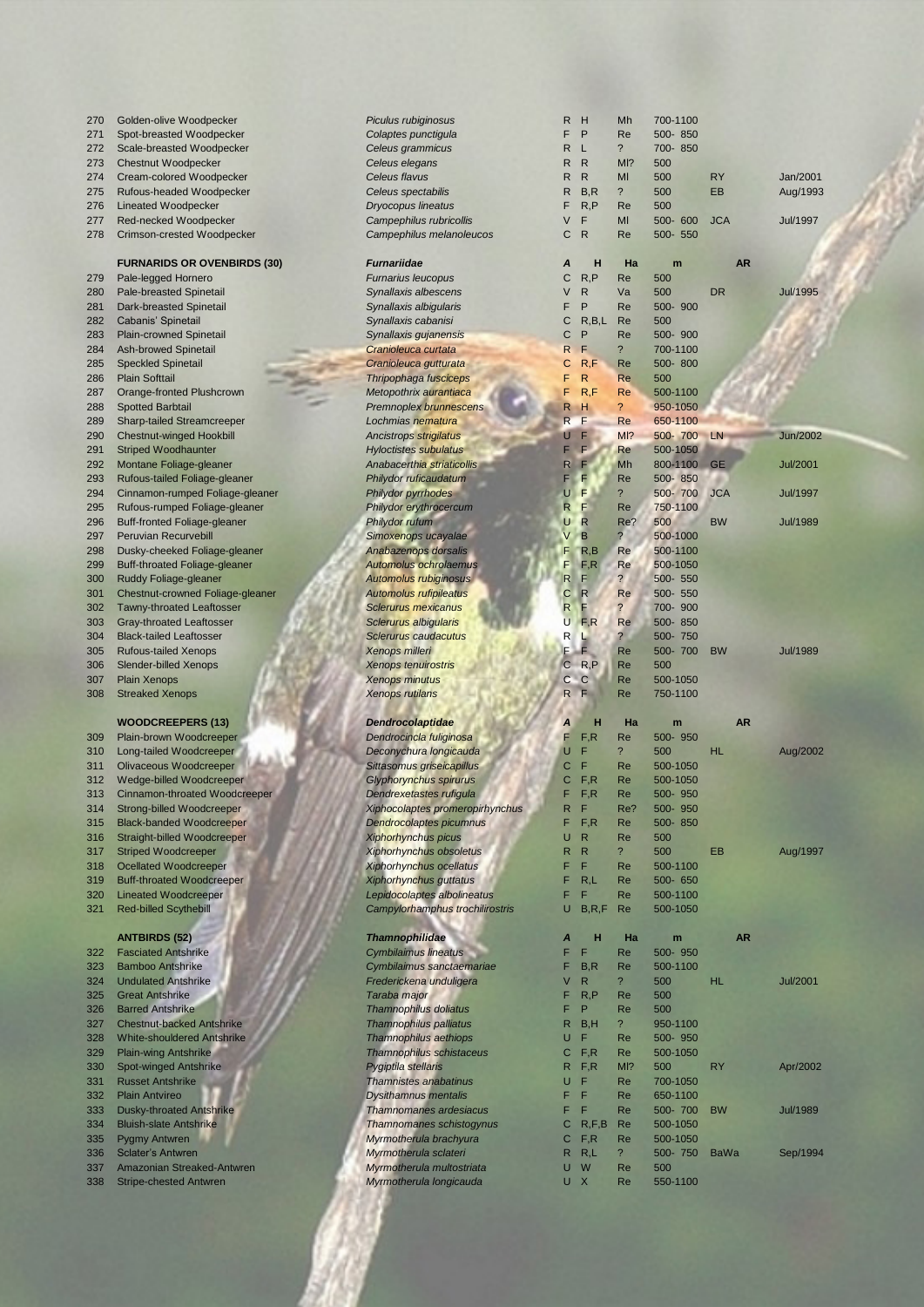### **ANTPITTAS (6) Formical** *Formical**ANTPITTAS*

- **374 Black-faced Antthrush** *Form*
- 
- 
- 378 Amazonian Antpitta **Hylopezus Berlepschi C Re 5000 Re 5000 Re 5000 Re 5000 Re 5000 Re 5000 Re 5000 Re 5000**
- 379 Thrush-like Antpitta *Myrmothera campanisona* C F,R Re 500- 700

### **GNATEATERS (2) <b>***Con*

- 
- 381 Slaty Gnateater *Conopophaga ardesiaca* R H ? 1000-1100

# **CRESCENTCHESTS & TAPACULOS (1) Rhin**

## **TYRANT FLYCATCHERS (95)** *Tyrannidae A* **H Ha m AR**

| 383 | Rough-legged Tyrannulet          |
|-----|----------------------------------|
| 384 | <b>Red-billed Tyrannulet</b>     |
| 385 | <b>Slender-footed Tyrannulet</b> |
| 386 | <b>White-lored Tyrannulet</b>    |
| 387 | Southern Beardless-Tyrannulet    |
| 388 | <b>Yellow Tyrannulet</b>         |
| 389 | Southern Scrub-Flycatcher        |
| 390 | <b>Yellow-crowned Tyrannulet</b> |
| 391 | <b>Foothill Elaenia</b>          |
| 392 | <b>Forest Elaenia</b>            |
| 393 | <b>Gray Elaenia</b>              |
| 394 | <b>Yellow-bellied Elaenia</b>    |
| 395 | Large Elaenia                    |
| 396 | <b>White-crested Elaenia</b>     |
| 397 | <b>Small-billed Elaenia</b>      |
| 398 | Mottle-backed Elaenia            |
| 399 | <b>Torrent Tyrannulet</b>        |
| 400 | <b>River Tyrannulet</b>          |
| 401 | <b>Plain Tyrannulet</b>          |
| 402 | <b>Subtropical Doradito</b>      |
| 403 | <b>Streak-necked Flycatcher</b>  |
| 404 | <b>Olive-striped Flycatcher</b>  |
|     |                                  |

| $\sim$ | <b>Shvo Stripod Fryodtonon</b>  |  |
|--------|---------------------------------|--|
| 405    | <b>Ochre-bellied Flycatcher</b> |  |

| 339        | <b>Plain-throated Antwren</b>                               | Myrmotherula hauxwelli                    | R      | $\mathsf{R}$                  | Re                              | 500                 | <b>GE</b>       | Aug/1995        |
|------------|-------------------------------------------------------------|-------------------------------------------|--------|-------------------------------|---------------------------------|---------------------|-----------------|-----------------|
| 340        | White-eyed Antwren                                          | Myrmotherula leucophthalma                | R      | F                             | MI?                             | 500                 | <b>JCA</b>      | Aug/2001        |
| 341        | <b>Foothill Antwren</b>                                     | Myrmotherula spodionota                   | R      | Н                             | Re                              | 700-1100            |                 |                 |
| 342        | <b>Ornate Antwren</b>                                       | Myrmotherula ornata                       | F      | B, R, L                       |                                 | 500-1100            |                 |                 |
| 343        | <b>Rufous-tailed Antwren</b>                                | Myrmotherula erythrura                    | F      | F                             | Re                              | 550-850             |                 |                 |
| 344        | <b>White-flanked Antwren</b>                                | Myrmotherula axillaris                    | R      | R                             | MI?                             | 500                 | <b>RY</b>       | Jan/2001        |
| 345        | <b>Gray Antwren</b>                                         | Myrmotherula menetriesii                  | С      | R, F                          | Re                              | 500-900             |                 |                 |
| 346        | <b>Yellow-breasted Antwren</b>                              | Herpsilochmus axillaris                   | R      | F                             | Re                              | 700-1100            |                 |                 |
| 347        | Rufous-winged Antwren                                       | Herpsilochmus rufimarginatus              | U      | F                             | Re                              | 650-900             |                 |                 |
| 348        | Dot-winged Antwren                                          | Microrhopias quixensis                    | F      | R, B                          | Re<br>$\overline{\phantom{a}}$  | 500-1050            |                 |                 |
| 349        | <b>Striated Antbird</b>                                     | Drymophila devillei                       | R      | в                             | Re                              | 500-1050<br>700-850 |                 |                 |
| 350        | Rufous-rumped Antwren<br><b>Chestnut-shouldered Antwren</b> | Terenura callinota<br>Terenura humeralis  | F<br>R | L<br>R, F                     | M <sub>1</sub> ?                | 500                 | EB              | Aug/1993        |
| 351<br>352 | <b>Gray Antbird</b>                                         | Cercomacra cinerascens                    | F      | R, F                          | Re                              | 500- 650            |                 |                 |
| 353        | <b>Blackish Antbird</b>                                     |                                           | F      | R, P, B                       | Re                              | 500                 |                 |                 |
| 354        | <b>Black Antbird</b>                                        | Cercomacra nigrescens<br>Cercomacra serva | U      | F, R                          | Mh?                             | 500-950             |                 |                 |
| 355        | Manu Antbird                                                | Cercomacra manu                           | R      | B                             | $\overline{\phantom{a}}$        | 500                 |                 |                 |
| 356        | White-backed Fire-eye                                       | Pyriglena leuconota                       | R      | B, H                          | Mh?                             | 900-1100            |                 |                 |
| 357        | <b>White-browed Antbird</b>                                 | Myrmoborus leucophrys                     | С      | R, F                          | Re                              | 500-1100            |                 |                 |
| 358        | <b>Black-faced Antbird</b>                                  | Myrmoborus myotherinus                    | F      | F                             | Re                              | 500-1050            |                 |                 |
| 359        | <b>Warbling Antbird</b>                                     | <b>Hypocnemis cantator</b>                | F      | X                             | Re                              | 500-1100            |                 |                 |
| 360        | <b>Band-tailed Antbird</b>                                  | Hypocnemoides maculicauda                 | U      | W                             | Re                              | 500                 |                 |                 |
| 361        | <b>Silvered Antbird</b>                                     | Sclateria naevia                          | F      | W                             | Re                              | 500                 |                 |                 |
| 362        | Spot-winged Antbird                                         | Percnostola leucostigma                   | U      | F.                            | Re                              | 550-1000            |                 |                 |
| 363        | <b>White-lined Antbird</b>                                  | Percnostola lophotes                      | C      | R, B                          | Re                              | 500-1050            |                 |                 |
| 364        | <b>Chestnut-tailed Antbird</b>                              | Myrmeciza hemimelaena                     | C      | F, R                          | Re                              | 500-1100            |                 |                 |
| 365        | <b>Goeldi's Antbird</b>                                     | Myrmeciza goeldii                         | F      | R                             | Re                              | 500- 550            |                 |                 |
| 366        | Sooty Antbird                                               | Myrmeciza fortis                          | Ü      | F                             | Re                              | 600-1050            |                 |                 |
| 367        | <b>Plumbeus Antbird</b>                                     | Myrmeciza hyperythra                      | υ      | W                             | Re                              | 500-550             | <b>VY</b>       | May/2012        |
| 368        | <b>Black-throated Antbird</b>                               | Myrmeciza atrothorax                      | F      | R, P                          | Re                              | 500- 550            |                 |                 |
| 369        | <b>White-throated Antbird</b>                               | <b>Gymnopithys salvini</b>                | R      | R                             | $\overline{?}$                  | 500                 |                 |                 |
| 370        | <b>Hairy-crested Antbird</b>                                | Rhegmatorhina melanosticta                | U      | F                             | Re                              | 500-1050            |                 |                 |
| 371        | Spot-backed Antbird                                         | Hylophylax naevius                        | U      | R, F                          | Re                              | 500-1050            |                 |                 |
| 372        | <b>Scale-backed Antbird</b>                                 | <b>Hylophylax poecilinotus</b>            | ٧      | $\mathsf{R}$                  | $\overline{?}$                  | 500                 | <b>VY</b>       | Nov/2002        |
| 373        | <b>Black-spotted Bare-eye</b>                               | Phlegopsis nigromaculata                  |        | R                             | Re                              | 500                 |                 |                 |
|            |                                                             |                                           |        |                               |                                 |                     |                 |                 |
|            | <b>ANTPITTAS (6)</b>                                        | <b>Formicaridae</b>                       | Α      | н                             | Ha                              | m                   | <b>AR</b>       |                 |
|            |                                                             |                                           |        |                               |                                 |                     |                 |                 |
|            |                                                             |                                           |        |                               |                                 |                     |                 |                 |
| 374        | <b>Black-faced Antthrush</b>                                | <b>Formicarius analis</b>                 | С      | R, F                          | <b>Re</b>                       | 500-1100            |                 |                 |
| 375        | <b>Rufous-fronted Antthrush</b>                             | <b>Formicarius rufifrons</b>              |        | $\mathsf{R}$                  | Re?                             | 500                 | RY/VY           | Jun/2006        |
| 376        | <b>Striated Antthrush</b>                                   | Chamaeza nobilis                          | V      | R, F                          | MI?                             | 500- 600            | LN              | <b>Jun/2002</b> |
| 377        | <b>Elusive Antpitta</b>                                     | Grallaria eludens                         | O      | R                             | $\overline{\phantom{a}}$        | 500                 | <b>JCA</b>      | Jul/1997        |
| 378        | Amazonian Antpitta                                          | Hylopezus berlepschi                      | С      | R                             | Re                              | 500                 |                 |                 |
| 379        | <b>Thrush-like Antpitta</b>                                 | Myrmothera campanisona                    | С      | F, R                          | Re                              | 500-700             |                 |                 |
|            |                                                             |                                           |        |                               |                                 |                     |                 |                 |
|            | <b>GNATEATERS (2)</b>                                       | Conopophagidae                            |        | н                             | Ha                              | m                   | <b>AR</b>       |                 |
| 380        | <b>Ash-throated Gnateater</b>                               | Conopophaga peruviana                     | U      | F, R                          | Re                              | 500-700             | <b>BS/DP</b>    | <b>Jul/1996</b> |
| 381        | <b>Slaty Gnateater</b>                                      | Conopophaga ardesiaca                     | R.     | н                             | $\overline{\phantom{a}}$        | 1000-1100           |                 |                 |
|            |                                                             |                                           |        |                               |                                 |                     |                 |                 |
|            | <b>CRESCENTCHESTS &amp; TAPACULOS (1)</b>                   | Rhinocryptidae                            |        |                               |                                 |                     | AR              |                 |
| 382        | <b>Rusty-belted Tapaculo</b>                                | <b>Liosceles thoracicus</b>               | C      | R, F                          | Re                              | 500-1050            |                 |                 |
|            |                                                             |                                           |        |                               |                                 |                     |                 |                 |
|            | <b>TYRANT FLYCATCHERS (95)</b>                              | <b>Tyrannidae</b>                         | A      | н                             | Ha                              | m                   | <b>AR</b>       |                 |
| 383        | Rough-legged Tyrannulet                                     | Phyllomyias burmeisteri                   | R      | н                             | $\ddot{\phantom{0}}$            | 1000-1100           |                 |                 |
| 384        | <b>Red-billed Tyrannulet</b>                                | Zimmerius cinereicapilla                  | R      | F                             | Re                              | 700-1050            |                 |                 |
| 385        | <b>Slender-footed Tyrannulet</b>                            | Zimmerius gracilipes                      | U      | L, R                          | Re                              | 500-850             |                 |                 |
| 386        | White-lored Tyrannulet                                      | Ornithion inerme                          | F      | R,L                           | Re                              | 500-850             |                 |                 |
| 387        | Southern Beardless-Tyrannulet                               | Camptostoma obsoletum                     | R      | P                             | $\overline{\phantom{a}}$        | 500                 |                 |                 |
| 388        | <b>Yellow Tyrannulet</b>                                    | Capsiempis flaveola                       | R      | R, B                          | $\overline{\mathcal{E}}$        | 500-1050            |                 |                 |
| 389        | Southern Scrub-Flycatcher                                   | Sublegatus modestus                       | R      | P, B                          | Ms                              | 500-1050            | <b>MS</b>       |                 |
| 390        | <b>Yellow-crowned Tyrannulet</b>                            | <b>Tyrannulus elatus</b>                  | F      | P,L                           | Re                              | 500-800             |                 |                 |
| 391        | <b>Foothill Elaenia</b>                                     | Myiopagis olallai                         | O      | R                             | $\overline{\mathcal{E}}$        | 500                 | VY              | Jun/2011        |
| 392        | <b>Forest Elaenia</b>                                       | Myiopagis gaimardii                       | F      | L, R                          | Re                              | 500-800             |                 |                 |
| 393<br>394 | <b>Gray Elaenia</b>                                         | <b>Myiopagis caniceps</b>                 | R<br>R | $\overline{\phantom{a}}$<br>R | $\overline{\phantom{a}}$<br>Mh? | 500<br>500          | <b>DR</b><br>EB | <b>Jul/1995</b> |
| 395        | Yellow-bellied Elaenia                                      | Elaenia flavogaster                       | R      | P                             | Ms                              | 500                 |                 | Aug/2000        |
| 396        | Large Elaenia<br><b>White-crested Elaenia</b>               | Elaenia spectabilis<br>Elaenia albiceps   | R      | P                             | <b>Ms</b>                       | 500                 | <b>MS</b>       |                 |
| 397        | <b>Small-billed Elaenia</b>                                 |                                           | R      | F,L,R                         | Ms                              | 500                 | <b>BW</b>       |                 |
| 398        | Mottle-backed Elaenia                                       | Elaenia parvirostris                      | F      | P                             | Re                              | 500                 |                 | Aug/1989        |
| 399        | <b>Torrent Tyrannulet</b>                                   | Elaenia gigas<br>Serpophaga cinerea       | R      | W                             | Mh?                             | 500                 | CA              | Oct/1999        |
| 400        | <b>River Tyrannulet</b>                                     | Serpophaga hypoleuca                      | R      | W                             | $\overline{\phantom{a}}$        | 500                 | <b>HL</b>       | Aug/2002        |
| 401        | <b>Plain Tyrannulet</b>                                     | Inezia inornata                           | R      | P                             | Ms                              | 500                 | RW/RAR          | <b>Jul/2004</b> |
| 402        | <b>Subtropical Doradito</b>                                 | Pseudocolopteryx acutipennis              | V      | P                             | <b>Ms</b>                       | 500                 | <b>RY</b>       | May/2004        |
| 403        | <b>Streak-necked Flycatcher</b>                             | <b>Mionectes striaticollis</b>            | R      | F                             | Mh?                             | 550-1100            |                 |                 |
| 404        | <b>Olive-striped Flycatcher</b>                             | <b>Mionectes olivaceus</b>                | F      | X                             | Re                              | 500-1100            |                 |                 |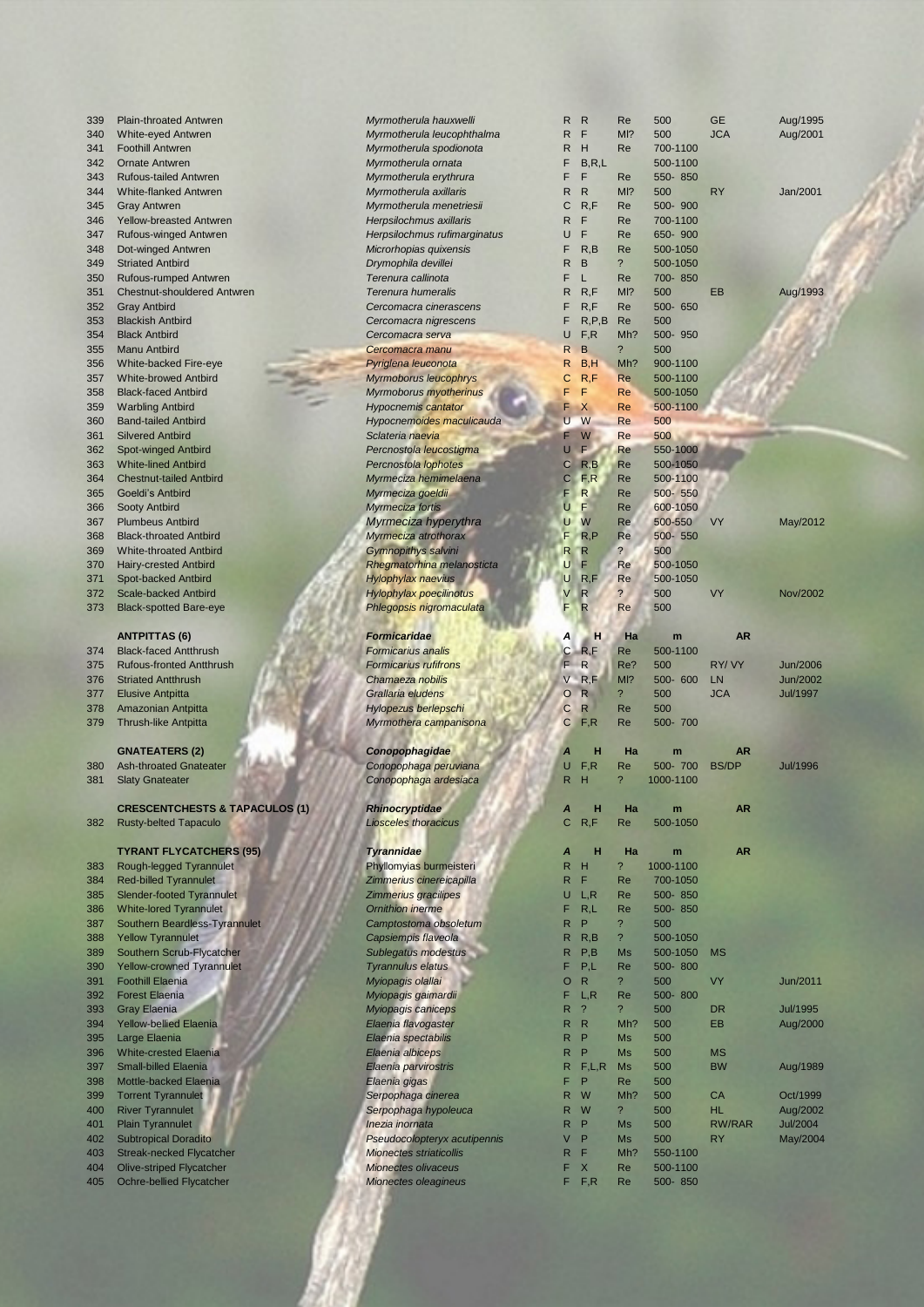| 406 | McConnell's Flycatcher                 | Mionectes macconnelli                | U            | F            | Re                       | 500-1100       |             |                 |
|-----|----------------------------------------|--------------------------------------|--------------|--------------|--------------------------|----------------|-------------|-----------------|
| 407 | Sepia-capped Flycatcher                | Leptopogon amaurocephalus            | F            | B, R         | Re                       | 500-1050       |             |                 |
| 408 | Slaty-capped Flycatcher                | Leptopogon superciliaris             | R            | F            | Mh?                      | 700-1100       |             |                 |
| 409 | Marbled-faced Bristle-Tyrant           | Phylloscartes ophthalmicus           | R            | Η            | Mh?                      | 1050-1100      |             |                 |
| 410 | Spectacled Bristle-Tyrant              | Phylloscartes orbitalis              | R            | F            | Re                       | 550-950        |             |                 |
| 411 | Cinnamon-faced Tyrannulet              | Phylloscartes parkeri                | U            | F            | Re                       | 700-1050       |             |                 |
| 412 | <b>Ringed Antpipit</b>                 | Corythopis torquatus                 | F            | R, F         | Re                       | 500-1050       |             |                 |
|     |                                        |                                      |              |              |                          |                |             |                 |
| 413 | Short-tailed Pygmy-Tyrant              | <b>Myiornis ecaudatus</b>            | C            | R, F         | Re                       | 500- 600       |             |                 |
| 414 | Scale-crested Pygmy-Tyrant             | Lophotriccus pileatus                | R            | н            | Mh?                      | 950-1100       |             |                 |
| 415 | Long-crested Pygmy-Tyrant              | Lophotriccus eulophotes              | V            | B            | $\ddot{?}$               | 500            | <b>JCA</b>  | Jul/2001        |
| 416 | White-cheeked Tody-Tyrant              | Poecilotriccus albifacies            | R            | B            | Re                       | 500-1050       |             |                 |
| 417 | <b>Rusty-fronted Tody-Flycather</b>    | <b>Todirostrum latirostris</b>       | F            | R, B         | Re                       | 500            |             |                 |
| 418 | <b>Black-backed Tody-Flycather</b>     | Todirostrum pulchellus               | R            | R, P         | Re                       | 500            | <b>DW</b>   | Jun/1991        |
| 419 | <b>Flammulated Bamboo-Tyrant</b>       | <b>Hemitriccus flammulatus</b>       | V            | B            | $\ddot{?}$               | 500            | <b>RY</b>   | Jun/2001        |
| 420 | White-bellied Tody-Tyrant              | <b>Hemitriccus griseipectus</b>      | R            | F            | $\overline{\phantom{a}}$ | 500-700        | <b>DR</b>   | <b>Jul/1995</b> |
|     |                                        |                                      |              |              |                          |                |             |                 |
| 421 | Johannes's Tody-Tyrant                 | <b>Hemitriccus iohannis</b>          | С            | $\mathsf{R}$ | Re                       | 500            |             |                 |
| 422 | <b>Buff-throated Tody-Tyrant</b>       | <b>Hemitriccus rufigularis</b>       | U            | F            | Re                       | 900-1100       |             |                 |
| 423 | Spotted Tody-Flycather                 | Todirostrum maculatum                | R            | P            | Re                       | 500            |             |                 |
| 424 | Yellow-browed Tody-Flycather           | Todirostrum chrysocrotaphum          | C            | R, F         | Re                       | 500-700        |             |                 |
| 425 | Large-headed Flatbill                  | Ramphotrigon megacephalum            | R            | B            | Re                       | 500            | <b>SLH</b>  | <b>Jul/1990</b> |
| 426 | <b>Dusky-tailed Flatbill</b>           | Ramphotrigon fuscicauda              | R            | $\mathsf{R}$ | $\overline{\mathcal{E}}$ | 500            |             |                 |
| 427 | <b>Olivaceous Flatbill</b>             | Rhynchocyclus olivaceus              | U            | R,L          | Re                       | 500-750        |             |                 |
| 428 | Yellow-marginated Flycatcher           | Tolmomyias assimilis                 | С            | F            | Re                       | 950<br>$500 -$ |             |                 |
| 429 |                                        |                                      | С            | R,L          | Re                       | 500-600        |             |                 |
|     | Gray-crowned Flycatcher                | Tolmomyias poliocephalus             |              |              |                          |                |             |                 |
| 430 | Yellow-breasted Flycatcher             | Tolmomyias flaviventris              | F            | R, P         | Re                       | 500            |             |                 |
| 431 | <b>White-throated Spadebill</b>        | <b>Platyrinchus mystaceus</b>        | R            | н            | Mh?                      | 800-1100       |             |                 |
| 432 | <b>Ornate Flycatcher</b>               | <b>Myiotriccus ornatus</b>           | U            | F            | Re                       | 650-1100       |             |                 |
| 433 | Ruddy-tailed Flycatcher                | <b>Terenotriccus erythrurus</b>      | R            | R, F         | $\overline{\phantom{a}}$ | 500- 600       | RY          | Apr/1998        |
| 434 | <b>Tawny-breasted Flycatcher</b>       | <b>Myiobius villosus</b>             | υ            | F            | Re                       | 700-950        |             |                 |
| 435 | <b>Whiskered Flycatcher</b>            | <b>Myiobius barbatus</b>             | U            | F            | $\overline{?}$           | 700            | JT          | Dec/2004        |
| 436 | <b>Bran-colored Flycatcher</b>         | <b>Myiophobus fasciatus</b>          | F            | B, P         | Ms                       | 500            |             |                 |
|     |                                        |                                      | F            | F            |                          | 900-1000       |             |                 |
| 437 | <b>Cliff Flycatcher</b>                | Hirundinea ferruginea                |              |              |                          |                |             |                 |
| 438 | <b>Fuscous Flycatcher</b>              | <b>Cnemotriccus fuscatus</b>         |              | W            | $\overline{\mathcal{E}}$ | 500            | VY          | Dec/2005        |
| 439 | Euler's Flycatcher                     | Lathrotriccus euleri                 | U            | F            | Re                       | 500-1050       |             |                 |
| 440 | Olive-sided Flycatcher                 | Contopus cooperi                     | U            | F            | Mn                       | 700-950        |             |                 |
| 441 | <b>Western Wood-Pewee</b>              | Contopus sordidulus                  | R            | F            | Mn                       | 900-1050       |             |                 |
| 442 | Eastern Wood-Pewee                     | <b>Contopus virens</b>               | U            | E            | Mn                       | 500-1100       |             |                 |
| 443 | <b>Tropical Pewee</b>                  | <b>Contopus cinereus</b>             | U            | R            | <b>Ms</b>                | 500            | <b>RZ</b>   | Apr/2009        |
| 444 | <b>Alder Flycatcher</b>                | <b>Empidonax alnorum</b>             | U            | P            | Mn                       | 500            |             |                 |
|     |                                        |                                      |              |              |                          |                |             |                 |
| 445 | <b>Black Phoebe</b>                    | Sayornis nigricans                   | R            | W.L          | Mh                       | 600-1100       | <b>VY</b>   | Nov/1999        |
| 446 | <b>Vermilion Flycatcher</b>            | Pyrocephalus rubinus                 | U            | P            | <b>Ms</b>                | 500            |             |                 |
| 447 | Drab Water-Tyrant                      | <b>Ochthornis littoralis</b>         | R            | W            | Re                       | 500            |             |                 |
| 448 | <b>Royal Flycatcher</b>                | Onychorhynchus coronatus             | R            | $\mathsf{R}$ | Re                       | 500            | <b>DL</b>   | <b>Jul/2011</b> |
| 449 | <b>Streak-throated Bush-Tyrant</b>     | <b>Myiotheretes striaticollis</b>    | V            | L            | Mh                       | 900            | <b>DJL</b>  | Jun/2002        |
| 450 | <b>Little Ground-Tyrant</b>            | Muscisaxicola fluviatilis            | С            | W            | <b>Ms</b>                | 500            |             |                 |
| 451 | <b>Rufous-tailed Tyrant</b>            | Knipolegus poecilurus                | U            | F            | $\overline{\mathcal{E}}$ | 900-1000       |             |                 |
| 452 | <b>Yellow-browed Tyrant</b>            | Satrapa icterophrys                  | U            | P            | <b>Ms</b>                | 500            |             |                 |
|     |                                        |                                      |              |              |                          |                |             |                 |
| 453 | <b>Long-tailed Tyrant</b>              | Colonia colonus                      | F            | P            | Re                       | 500            |             |                 |
| 454 | Bright-rumped Attila                   | Attila spadiceus                     | R            |              | Z                        | 500-800        |             |                 |
| 455 | <b>Grayish Mourner</b>                 | Rhytipterna simplex                  | F            | F            | Re                       | 700-1050       |             |                 |
| 456 | <b>Sirystes</b>                        | Sirystes sibilator                   | R            | $\mathsf{R}$ | Re                       | 500            |             |                 |
| 457 | Dusky-capped Flycatcher                | <b>Myjarchus tuberculifer</b>        | U            | H            | Mh?                      | 1050-1100      |             |                 |
| 458 | Swainson's Flycatcher                  | Myiarchus swainsoni                  | $\mathsf{R}$ | P            | Ms                       | 500            | <b>BaWa</b> | Sep/1998        |
| 459 | Short-crested Flycatcher               | Myiarchus ferox                      | U            | R, P         | Re                       | 500            |             |                 |
| 460 | <b>Brown-crested Flycatcher</b>        | Myiarchus tyrannulus                 | V            | R, P         | <b>Ms</b>                | 500            | <b>RY</b>   | Apr/2004        |
| 461 | Lesser Kiskadee                        |                                      | U            | P.W          | Re                       | 500            |             |                 |
|     |                                        | <b>Pitangus lictor</b>               |              |              |                          |                |             |                 |
| 462 | <b>Great Kiskadee</b>                  | Pitangus sulphuratus                 | F            | P            | Re                       | 500            |             |                 |
| 463 | <b>Boat-billed Flycatcher</b>          | Megarynchus pitangua                 | С            | P, R         | <b>Re</b>                | 500            |             |                 |
| 464 | Social Flycatcher                      | Myiozetetes similis                  | C            | P            | Re                       | 500-900        |             |                 |
| 465 | Gray-capped Flycatcher                 | Myiozetetes granadensis              | C            | P            | Re                       | 500            |             |                 |
| 466 | Dusky-chested Flycatcher               | <b>Myiozetetes luteiventris</b>      | V            | $\mathsf{R}$ | $\overline{\phantom{a}}$ | 500            | <b>StSm</b> | Aug/1999        |
| 467 | Golden-crowned Flycatcher              | Myiodynastes chrysocephalus          | U            | F            | $\overline{\phantom{a}}$ | 750-1050       |             |                 |
| 468 |                                        |                                      | U            | X            | Re                       | 500-1050       |             |                 |
|     | <b>Streaked Flycatcher</b>             | Myiodynastes maculatus               |              |              |                          |                |             |                 |
| 469 | <b>Sulphur-bellied Flycatcher</b>      | Myiodynastes luteiventris            | F            | X            | Mn                       | 500            |             |                 |
| 470 | <b>Piratic Flycatcher</b>              | Legatus leucophaius                  | F            | P            | Re                       | 500-1000       |             |                 |
| 471 | <b>Crowned Slaty-Flycatcher</b>        | Griseotyrannus aurantioatrocristatus | U            | P            | <b>Ms</b>                | 500-1000       |             |                 |
| 472 | <b>Sulphury Flycatcher</b>             | <b>Tyrannopsis sulphurea</b>         | V            | $\mathsf{R}$ | $\overline{\mathcal{E}}$ | 500            | BF/EF       | <b>Jul/2000</b> |
| 473 | <b>White-throated Kingbird</b>         | Tyrannus albogularis                 | V            | R, P         | <b>Ms</b>                | 500            | RW/RAR      | Oct/1998        |
| 474 | <b>Tropical Kingbird</b>               | <b>Tyrannus melancholicus</b>        | С            | P            | Re                       | 500-950        |             |                 |
| 475 | <b>Fork-tailed Flycatcher</b>          | Tyrannus savana                      | V            | W            | <b>Ms</b>                | 500            | <b>SY</b>   | Oct/2000        |
|     |                                        |                                      | C            | $\mathsf{R}$ |                          | 500            |             |                 |
| 476 | <b>Eastern Kingbird</b>                | <b>Tyrannus tyrannus</b>             |              |              | Mn                       |                |             |                 |
|     |                                        |                                      |              |              |                          |                |             |                 |
|     | <b>TITYRAS, BECARDS, COTINGAS (19)</b> | Cotingidae                           | A            | H            | Ha                       | m              | <b>AR</b>   |                 |
| 477 | <b>Black-crowned Tityra</b>            | <b>Tityra</b> inquisitor             | U            | R, P         | Re                       | 500            | VY          | Sep/2002        |
| 478 | <b>Masked Tityra</b>                   | Tityra semifasciata                  | F            | R, F         | Re                       | 500- 900       |             |                 |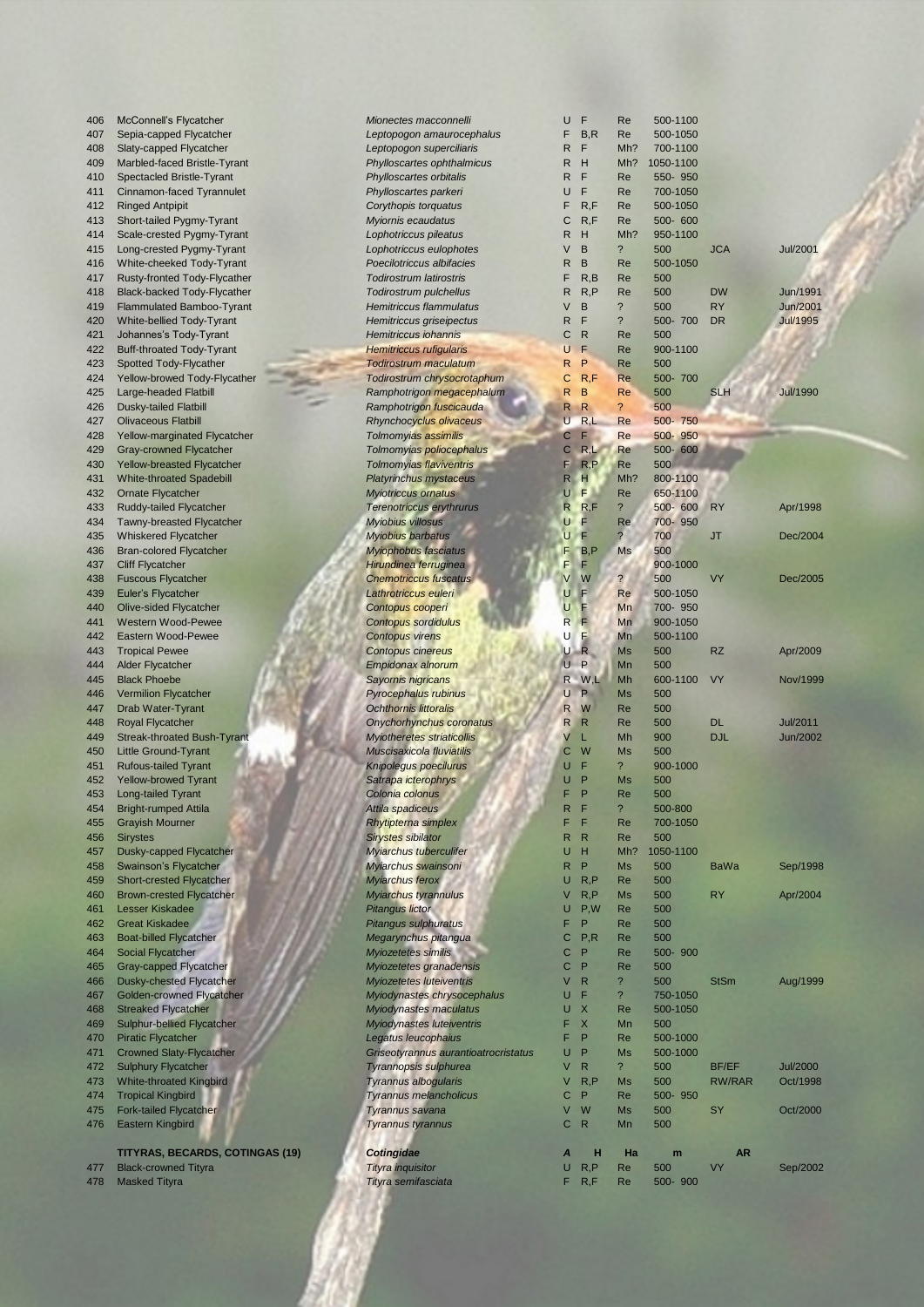| 479 | Varzea Schiffornis                | Schiffornis major              | U            | $\mathsf{R}$   | Re                       | 500       |            |                 |
|-----|-----------------------------------|--------------------------------|--------------|----------------|--------------------------|-----------|------------|-----------------|
| 480 | <b>Thrush-like Schiffornis</b>    | Schiffornis turdina            | U            | F              | Re                       | 700-1100  |            |                 |
| 481 | <b>Cinereous Mourner</b>          | Laniocera hypopyrra            | V            | F.R            | MI?                      | 500- 600  | <b>PC</b>  | <b>Jul/2000</b> |
| 482 | White-browed Purpletuft           | Iodopleura isabellae           | R            | F              | $\overline{\phantom{a}}$ | 500-850   |            |                 |
| 483 | <b>Elegant Mourner</b>            | Laniisoma elegans              | R            | L              | $\ddot{?}$               | 600-850   |            |                 |
| 484 | <b>Yellow-cheeked Becard</b>      | Pachyramphus xanthogenys       | V            | R, P, L        | $\overline{\phantom{0}}$ | 500-900   | <b>DJL</b> | Jun/2002        |
| 485 | <b>White-winged Becard</b>        | Pachyramphus polychopterus     | R            | $\mathsf{R}$   | Re                       | 500-1000  |            |                 |
| 486 | <b>Black-capped Becard</b>        | Pachyramphus marginatus        | F            | R,L            | Re                       | 500- 550  |            |                 |
| 487 | <b>Pink-throated Becard</b>       | Pachyramphus minor             | U            | R, F           | Re                       | 500-1050  |            |                 |
| 488 | <b>Scaled Fruiteater</b>          | Ampelioides tschudii           | R            | L              | Re                       | 750-900   |            |                 |
| 489 | Andean Cock-of-the-rock           | Rupicola peruvianus            | R            | R, F           | Mh                       | 500-1050  |            |                 |
| 490 | <b>Plum-throated Cotinga</b>      | Cotinga maynana                | F            | R, P, F        | Re                       | 500       |            |                 |
| 491 | Spangled Cotinga                  | Cotinga cayana                 | R            | R, F           | <b>Re</b>                | 500-700   |            |                 |
| 492 | <b>Purple-throated Cotinga</b>    | Porphyrolaema porphyrolaema    | V            | P              | MI?                      | 500       | <b>PC</b>  | <b>Jul/2000</b> |
| 493 | <b>Bare-necked Fruitcrow</b>      | <b>Gymnoderus foetidus</b>     | F            | R.W            | <b>Re</b>                | 500       |            |                 |
| 494 | <b>Purple-throated Fruitcrow</b>  | Querula purpurata              | F            | R, F           | <b>Re</b>                | 500-600   |            |                 |
| 495 | Amazonian Umbrellabird            | <b>Cephalopterus ornatus</b>   | U            | R, F           | Re                       | 500-850   |            |                 |
|     | <b>MANAKINS (9)</b>               | <b>Pipridae</b>                | Α            | н              | Ha                       | m         | <b>AR</b>  |                 |
| 496 | Sulphur-bellied Tyrant-Manakin    | Neopelma sulphureiventer       | $\vee$       | $\mathsf{R}$   | M12                      | 500       | CoBu/CrBa  | Aug/1995        |
| 497 | <b>Fiery-capped Manakin</b>       | Machaeropterus pyrocephalus    | С            | R,L            | Re                       | 500-800   |            |                 |
| 498 | <b>Blue-crowned Manakin</b>       | Lepidothrix coronata           |              | R <sub>R</sub> | <b>Re</b>                | 500-550   |            |                 |
| 499 | Cerulean-capped Manakin           | Lepidothrix coeruleocapilla    | R            | H              | Re                       | 800-1100  |            |                 |
| 500 | <b>Yungas Manakin</b>             | Chiroxiphia boliviana          | U.           | E              | $\overline{?}$           | 1050-1100 |            |                 |
| 501 | <b>Green Manakin</b>              | Xenopipo holochlora            | $\mathsf{R}$ | F              | Re                       | 700-1100  |            |                 |
| 502 | <b>Band-tailed Manakin</b>        | Pipra fasciicauda              | $\mathbf C$  | R, F           | Re                       | 500-800   |            |                 |
| 503 | Round-tailed Manakin              | Pipra chloromeros              | $\mathbf C$  | R, F           | Re                       | 500-1050  |            |                 |
| 504 | <b>Wing-barred Piprites</b>       | <b>Piprites chloris</b>        | U            | F              | Re                       | 700-1050  |            |                 |
|     | <b>VIREOS AND GREENLETS (7)</b>   | <b>Vireonidae</b>              | Α            | н              | Ha                       | m         | <b>AR</b>  |                 |
| 505 | <b>Red-eyed Vireo</b>             | <b>Vireo olivaceus</b>         | С            | $\mathsf{X}$   | Re                       | 500-1100  |            |                 |
| 506 | Yellow-green Vireo                | <b>Vireo flavoviridis</b>      | V            | $\mathsf{R}$   | Mn                       | 500       | <b>VY</b>  | Dec/2008        |
| 507 | <b>Lemon-chested Greenlet</b>     | <b>Hylophilus thoracicus</b>   | U            | п              | Re                       | 750-850   |            |                 |
| 508 | <b>Dusky-capped Greenlet</b>      | <b>Hylophilus hypoxanthus</b>  | С            | R, F           | Re                       | 500-800   |            |                 |
| 509 | <b>Tawny-crowned Greenlet</b>     | <b>Hylophilus ochraceiceps</b> | F            |                | Re                       | 500-1050  |            |                 |
| 510 | Slaty-capped Shrike-Vireo         | <b>Vireolanius leucotis</b>    |              |                | $\overline{\phantom{0}}$ | 650-1050  |            |                 |
| 511 | <b>Rufous-browed Peppershrike</b> | Cyclarhis gujanensis           |              |                | ?                        | 500-1050  |            |                 |
|     | <b>JAYS (2)</b>                   | Corvidae                       |              | н              | Ha                       | m         | <b>AR</b>  |                 |
| 512 | Purplish Jay                      | Cyanocorax cyanomelas          | F            | W.P            | Re                       | 500       |            |                 |
|     |                                   |                                |              |                |                          |           |            |                 |

### 513 Violaceous Jay **Cyanocorax violaceus**

# **SWALLOWS AND MARTINS (8)** *Hirundinidae*

- 514 White-winged Swallow **Tachycineta albiventer** C W Re 514 White-winged Swallow
- 515 Brown-chested Martin **Progne tapera** Progne tapera
- 516 Gray-breasted Martin **Progne chalybea**
- 517 Blue-and-white Swallow **Pygochelidon cyanoleus**<br>518 White-banded Swallow **Atticora fasciata**
- 518 White-banded Swallow **Atticora fasciata** F 2013 Atticora fasciata **F W Re 500 Atticora fasciata** F W Recorded E W Re 500 M Re 500 M Re 500 M Re 500 M Recorded E W Re 500 M Recorded E W Recorded E W Recorded E W Recorde 519 White-thighed Swallow
- 520 Southern Rough-winged Swallow **Stelgidopteryx ruficollis** CH<sub>I</sub> Relationships CHI<sub>I</sub> Relationships CHIII Relationships CHIII Relationships CHIII Relationships CHIII Relationships CHIII Relationships CHIII Relationships
- 521 Barn Swallow

- **WRENS (8)** *Troglodytidae Denacobius Denacobius A <b><i>Donacobius A <i>Donacobius A <i>Donacobius A <i>Donacobius A <i>Donacobius A <i>A A <i>A A A A A A A A A A A A* 522 Black-capped Donacobius *Donacobius Donacobius Donacobius atricapilla Campylorhynchus turd*
- 523 Thrush-like Wren **Campylorhynchus turdinus F**<br>524 Gray-mantled Wren **Campylorhynchus turdinus** Franckii
- 524 Gray-mantled Wren **Child Contorchilus branickii** U Ddontorchilus branickii U L Mh<br>525 Moustached Wren *Thryothorus genibarbis*
- 525 Moustached Wren **Thryothorus genibarb**<br>526 Buff-breasted Wren **Thryothorus Interventional Community** 526 Buff-breasted Wren
- **527** House Wren **Troglodytes aedon**
- 
- 528 Scaly-breasted Wren *Microcerculus margina*<br>529 Chestnut-breasted Wren *Cyphorhinus thoracicu* 529 Chestnut-breasted Wren

# **GNATCATCHERS AND GNATWRENS (2)** *Polioptilidae*

530 Tawny-faced Gnatwren **Microbates cinereivent**<br>531 Tropical Gnatcatcher **Microbates Containers** Polioptila plumbea 531 Tropical Gnatcatcher

# **Turdidae AND SOLITAIRES (10) Turdidae** *Andean Solitaire* **Andean Solitaire** *ARA <i>Myadestes ralloides*

- 532 Andean Solitaire
- **533** Veery **Catharus fuscescens**
- 534 Swainson's Thrush **Catharus ustulatus** Catharus ustulatus
- 535 Pale-eyed Thrush *Platycichla leucops* R F Mh? 900-1050
- 536 Andean Slaty-Thrush
- 537 Creamy-bellied Thrush **Turdus amaurochalinus** Creamy-bellied Thrush
- 538 Black-billed Thrush *Turdus ignobilis* C P Re 500
- 539 Lawrence's Thrush *Turdus lawrencii* R R Ml? 500 EB Aug/1993

|             |              | K L          | $\cdot$ .               | onn-opp          |                   |                      |
|-------------|--------------|--------------|-------------------------|------------------|-------------------|----------------------|
| genys       |              | $V$ R,P,L ?  |                         | 500-900          | <b>DJL</b>        | Jun/2002             |
| opterus     | R.           | R            | Re                      | 500-1000         |                   |                      |
| atus        | F.           | R,L          | Re                      | 500- 550         |                   |                      |
|             | U            |              |                         |                  |                   |                      |
|             |              | R, F         | Re                      | 500-1050         |                   |                      |
|             | R            | L.           | Re                      | 750-900          |                   |                      |
|             | R            | R, F         | Mh                      | 500-1050         |                   |                      |
|             | F.           | R, P, F      | Re                      | 500              |                   |                      |
|             | R            | R, F         | Re                      | 500-700          |                   |                      |
|             | V            | P.           | MI?                     |                  | PC                | <b>Jul/2000</b>      |
| rolaema     |              |              |                         | 500              |                   |                      |
|             | F.           | R, W         | Re                      | 500              |                   |                      |
|             | F.           | R, F         | Re                      | 500- 600         |                   |                      |
|             | U            | R, F         | Re                      | 500-850          |                   |                      |
|             |              |              |                         |                  |                   |                      |
|             | A            | H            | Ha                      | $\mathbf{m}$     | <b>AR</b>         |                      |
|             |              |              |                         |                  |                   |                      |
| <i>nter</i> | V            | $\mathsf{R}$ | $MI$ ?                  | 500              | CoBu/CrBa Aug/199 |                      |
| ephalus     | C            | R,L          | Re                      | 500-800          |                   |                      |
|             | R            | R            | Re                      | 500-550          |                   |                      |
| pilla       | R            | н            | <b>Re</b>               | 800-1100         |                   |                      |
|             |              | U F.         | $\overline{?}$          | 1050-1100        |                   |                      |
|             |              |              |                         |                  |                   |                      |
|             | $\mathsf{R}$ | F            | Re                      | 700-1100         |                   |                      |
|             | $\mathbf C$  | R, F         | Re                      | 500-800          |                   |                      |
|             | $\mathbf C$  | R, F         | Re                      | 500-1050         |                   |                      |
|             | U            | F.           | Re                      | 700-1050         |                   |                      |
|             |              |              |                         |                  |                   |                      |
|             |              |              |                         |                  |                   |                      |
|             | A            | н            | Ha                      | <b>Tim</b>       | <b>AR</b>         |                      |
|             | С            | X            | Re                      | 500-1100         |                   |                      |
|             | V.           | R<br>運       | Mn                      | 500              | <b>VY</b>         | Dec/200              |
|             | U            |              | Re                      | 750-850          |                   |                      |
|             |              | ш.           |                         | ø                |                   |                      |
| s           | С            | R, F         | Re                      | 500-800          |                   |                      |
| IS          | F            | F            | Re                      | 500-1050         |                   |                      |
|             | V            | F            | $\overline{\mathbf{?}}$ | 650-1050         |                   |                      |
|             | V            | E            | $\overline{?}$          | 500-1050         |                   |                      |
|             |              |              |                         |                  |                   |                      |
|             |              |              |                         |                  |                   |                      |
|             |              | A H          | Ha                      | m                | <b>AR</b>         |                      |
| 3S          |              | $F$ W,P      | Re                      | 500              |                   |                      |
|             |              | CR, P        | Re                      | 500-600          |                   |                      |
|             |              |              |                         |                  |                   |                      |
|             |              |              |                         |                  |                   |                      |
|             | $\mathbf{A}$ | н            | Ha                      | $\blacksquare$ m | <b>AR</b>         |                      |
|             | $\mathbf C$  | W            | Re                      | 500              |                   |                      |
|             | U            | P            | Re                      | 500              |                   |                      |
|             | R            | P            | Re                      | 500              |                   |                      |
|             |              |              |                         |                  |                   |                      |
| ca          | U            | P            | Mh?                     | 500-950          |                   |                      |
|             | F.           | W            | Re                      | 500              |                   |                      |
|             | F            | P            | Re                      | 500-950          |                   |                      |
|             | C            | P            | Re                      | 500              |                   |                      |
|             | C            | P,W          | Mn                      | 500              |                   |                      |
|             |              |              |                         |                  |                   |                      |
|             |              |              |                         |                  |                   |                      |
|             | A            | н            | Ha                      | m                | <b>AR</b>         |                      |
|             | F.           | W            | Re                      | 500              |                   |                      |
| inus        | F.           | P, R         | Re                      | 500              |                   |                      |
|             | U            | L            | Mh?                     | 750-850          |                   |                      |
|             |              |              |                         |                  |                   |                      |
|             | С            | R, B         | Re                      | 500-1050         |                   |                      |
|             | R            | W            | M <sub>1</sub> ?        | 500              | <b>DW</b>         | Jun/199 <sup>-</sup> |
|             | F.           | P            | Re                      | 500              |                   |                      |
| tus         | C            | F            | Re                      | 500-1050         |                   |                      |
| 3           | R            | F            | Mh?                     | 800-1050         |                   |                      |
|             |              |              |                         |                  |                   |                      |
|             |              |              |                         |                  |                   |                      |
|             | A            | н            | Ha                      | ٠<br>m           | <b>AR</b>         |                      |
| ris         | С            | F            | Re                      | 550-900          |                   |                      |
|             | V            | F            | $\overline{\mathbf{?}}$ | 500- 600         | <b>RY</b>         | Apr/2007             |
|             |              |              |                         |                  |                   |                      |
|             |              |              |                         |                  |                   |                      |
|             | A            | н            | Ha                      | m                | <b>AR</b>         |                      |
|             | R            | L            | Mh?                     | 750-900          |                   |                      |
|             | V            | $\mathsf{R}$ | Mn                      | 500              | CВ                | <b>Nov/199</b>       |
|             | С            | F            | Mn                      | 500-1050         |                   |                      |
|             | R            | F            |                         |                  |                   |                      |
|             |              |              | Mh?                     | 900-1050         |                   |                      |
|             | R.           | F            | Ms                      | 750-1050         |                   |                      |
| ŝ           | C            | P            | Ms                      | 500              | <b>SLH</b>        | <b>Jul/1990</b>      |
|             |              |              |                         |                  |                   |                      |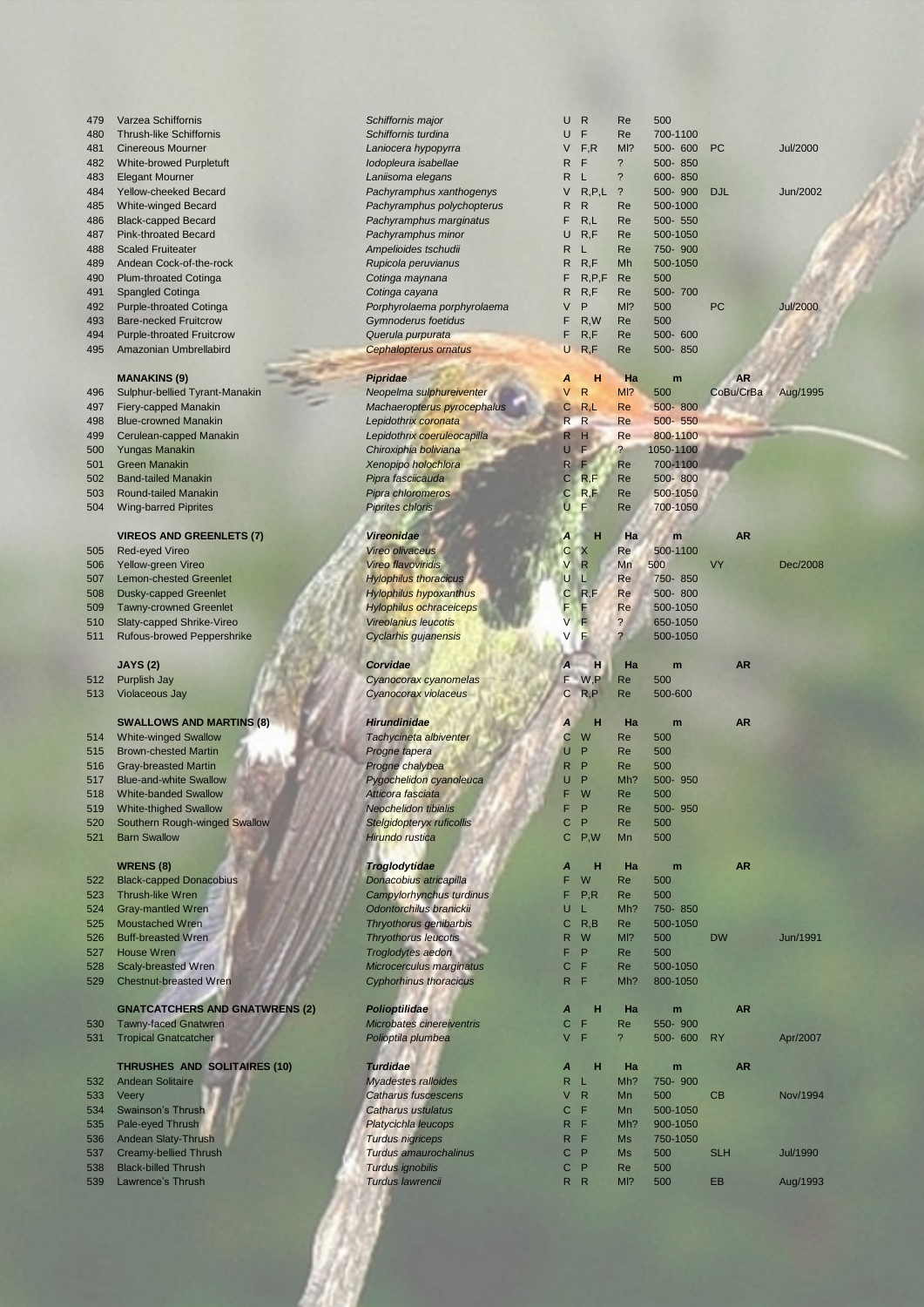541 White-necked Thrush **WARBLERS (9)** 542 Tropical Parula 543 Blackburnian Warbler 544 Cerulean Warbler 545 Blackpoll Warbler 546 Canada Warbler 547 Slate-throated Redstart 548 Two-banded Warbler 549 Golden-bellied Warbler 550 Buff-rumped Warbler **BANANAQUIT (1)** 551 Bananaquit  $COMEBILLS (2)$ 552 Chestnut-vented Conebill **TANAGERS (41)** 553 Black-and-white Tanager 554 Red-billed Pied Tanager 555 Magpie Tanager 556 Yellow-throated Bush-Tanager 557 Ashy-throated Bush-Tanager 558 Orange-headed Tanager 559 Guira Tanager 560 Yellow-backed Tanager 561 Hooded Tanager 562 Carmiol's (Olive) Tanager 563 White-winged Shrike-Tanager 564 Yellow-crested Tanager 565 White-shouldered Tanager 566 Black-goggled Tanager 567 Red-crowned Ant-Tanager 566 Hepatic Tanager 567 Summer Tanager 568 Scarlet Tanager 560 Masked Crimson Tanager 570 Silver-beaked Tanager 571 Blue-gray Tanager 572 Palm Tanager 573 Fawn-breasted Tanager 574 Turquoise Tanager 575 Paradise Tanager *Tangara chilensis* C R,F Re 500-1050 576 Green-and-gold Tanager 577 Golden Tanager 578 Golden-eared Tanager 579 Yellow-bellied Tanager 580 Spotted Tanager 581 Bay-headed Tanager 582 Blue-necked Tanager 583 Masked Tanager 584 Opal-rumped Tanager 585 Opal-crowned Tanager<br>586 Black-faced Dacnis **Black-faced Dacnis** 587 Yellow-bellied Dacnis 588 Blue Dacnis 589 Green Honeycreeper 590 Purple Honeycreeper 591 Swallow Tanager **BUNTINGS AND SPARROWS (14)** 592 Red-capped Cardinal 593 Pectoral Sparrow 594 Chestnut-bellied Seed-Finch 595 Black-billed Seed-Finch 596 Slate-colored Seedeater 597 Variable Seedeater 598 Lined Seedeater 599 Black-and-white Seedeater 600 Yellow-bellied Seedeater 601 Double-collared Seedeater 602 Chestnut-bellied Seedeater

540 Hauxwell's Thrush *Turdus hauxwelli* U R,L Re 500- 800

| Turdus hauxwelli                | U              | R,L          | Re                       | 500-800   |            |                 |
|---------------------------------|----------------|--------------|--------------------------|-----------|------------|-----------------|
| Turdus albicollis               | U              | R, F         | Re                       | 500       |            |                 |
|                                 |                |              |                          |           |            |                 |
| <b>Parulidae</b>                | Α              | н            | Ha                       | m         |            | <b>AR</b>       |
| Parula pitiayumi                | F              | F            |                          | 700-1000  |            |                 |
| Dendroica fusca                 | R              | F            | Mn                       | 950-1100  |            |                 |
| Dendroica cerulea               | R              | F            | Mn                       | 750-1050  |            |                 |
| Dendroica striata               | V              | R            | Mn                       | 500       | VY         | Dec/2009        |
|                                 | C              | F            | Mn                       |           |            |                 |
| Wilsonia canadensis             |                |              |                          | 650-1050  |            |                 |
| Myioborus miniatus              | F              | F            | Re                       | 700-1100  |            |                 |
| <b>Basileuterus bivittatus</b>  | R              | B, H         | Re                       | 900-1100  |            |                 |
| Basileuterus chrysogaster       | C              | F            | Re                       | 550-1100  |            |                 |
| Phaeothlypis fulvicauda         | C              | W            | Re                       | 500-750   |            |                 |
|                                 |                |              |                          |           |            |                 |
| Coerebidae                      | Α              | н            | Ha                       | m         |            | <b>AR</b>       |
| Coereba flaveola                | C              | Χ            | Re                       | 500- 950  |            |                 |
|                                 |                |              |                          |           |            |                 |
| <b>Conirostrum</b>              | Α              | н            | Ha                       | m         |            | <b>AR</b>       |
| Conirostrum speciosum           | F              | $\mathsf{R}$ | Re                       | 500       |            |                 |
|                                 |                |              |                          |           |            |                 |
|                                 |                | н            | Ha                       |           |            | <b>AR</b>       |
| <b>Thraupinae</b>               | A              |              |                          | m         | <b>BW</b>  |                 |
| Conothraupis speculigera        | $\overline{O}$ | $\mathsf{R}$ | Va                       | 500       |            | Aug/1989        |
| Lamprospiza melanoleuca         | R              | F            | $\overline{?}$           | 500-900   |            |                 |
| Cissopis leverianus             | C              | R, P         | Re                       | 500       |            |                 |
| Chlorospingus flavigularis      | R              | F            | $\ddot{\phantom{0}}$     | 800-1050  |            |                 |
| Chlorospingus canigularis       | R              | н            | $\overline{\phantom{a}}$ | 1050-1100 |            |                 |
| Thlypopsis sordida              | U              | W            | Re                       | 500       | <b>SLH</b> | <b>Jul/1990</b> |
| Hemithraupis guira              | U              | R, F         | $\overline{\mathcal{E}}$ | 500-700   | <b>RY</b>  | Jan/2001        |
| <b>Hemithraupis flavicollis</b> | R              | F            | $\overline{\mathbf{?}}$  | 600-700   |            |                 |
| Nemosia pileata                 | R              | R            | $\overline{\mathcal{E}}$ | 500       |            |                 |
| Chlorothraupis carmioli         | С              | F            | Re                       | 550-1050  |            |                 |
|                                 | C              |              |                          |           |            |                 |
| Lanio versicolor                |                | R,F          | Re                       | 500-900   |            |                 |
| Tachyphonus rufiventer          | C              | R, F         | Re                       | 500-1000  |            |                 |
| <b>Tachyphonus luctuosus</b>    | C              | R, F         | <b>Re</b>                | 500       |            |                 |
| Trichothraupis melanops         | R              | н            | ?                        | 1050-1100 |            |                 |
| Habia rubica                    | V              | F            | M <sub>1</sub> ?         | 500-700   | LN         | Jun/2002        |
| Piranga flava                   | R              | E            | $\ddot{\phantom{0}}$     | 800-1100  |            |                 |
| Piranga rubra                   | R              | F            | Mn                       | 800-950   |            |                 |
| Piranga olivacea                | F              | X            | Mn                       | 500-1050  |            |                 |
| Ramphocelus nigrogularis        | C              | P            | Re                       | 500       |            |                 |
| Ramphocelus carbo               | C              | P            | Re                       | 500-950   |            |                 |
| Thraupis episcopus              | C              | P            | Re                       | 500-950   |            |                 |
| Thraupis palmarum               | C              | P            | Re                       | 500-950   |            |                 |
| Pipraeidea melanonota           | R              | R, H         | Mh                       | 500-1050  |            |                 |
|                                 |                |              |                          |           |            |                 |
| Tangara mexicana                | С              | R, F         | Re                       | 500-800   |            |                 |
| Tangara chilensis               | C              | R, F         | Re                       | 500-1050  |            |                 |
| Tangara schrankii               | C              | R, F         | Re                       | 500-800   |            |                 |
| Tangara arthus                  | R              | F            | ?                        | 700-1100  |            |                 |
| Tangara chrysotis               | R              | н            | ?                        | 850-1100  |            |                 |
| Tangara xanthogastra            | U              | R, F         | Re                       | 500-900   |            |                 |
| Tangara punctata                | U              | F            | $\overline{\phantom{a}}$ | 750-1050  |            |                 |
| Tangara gyrola                  | C              | F            | Re                       | 600-1050  |            |                 |
| Tangara cyanicollis             | C              | R, F         | Re                       | 500-1050  |            |                 |
| Tangara nigrocincta             | $\mathsf{R}$   | R, F         | Re                       | 500-750   |            |                 |
| Tangara velia                   | U              | R, F         | Re                       | 500-700   | <b>DW</b>  | Jun/1991        |
| Tangara callophrys              | U              | R, F         | Re                       | 500-700   |            |                 |
| Dacnis lineata                  | C              | R, F         | Re                       | 500-850   |            |                 |
| <b>Dacnis flaviventer</b>       | C              | R, F         | Re                       | 500-700   |            |                 |
|                                 | C              | R, F         | Re                       | 500-1050  |            |                 |
| Dacnis cayana                   |                |              |                          |           |            |                 |
| Chlorophanes spiza              | C              | B, F         | Re                       | 500-900   |            |                 |
| Cyanerpes caeruleus             | $\mathsf{C}$   | B, F         | Re                       | 500-1050  |            |                 |
| Tersina viridis                 | U              | X            | Re                       | 500-950   |            |                 |
|                                 |                |              |                          |           |            |                 |
| <b>Emberizidae</b>              | A              | н            | Ha                       | m         |            | <b>AR</b>       |
| Paroaria gularis                | $\mathsf{C}$   | W,P          | Re                       | 500       |            |                 |
| <b>Arremon taciturnus</b>       | U              | R, F         | Re                       | 500-750   |            |                 |
| Oryzoborus angolensis           | U              | P            | Re                       | 500-950   |            |                 |
| Oryzoborus atrirostris          | $\mathsf{R}$   | W            | Re                       | 500       |            |                 |
| Sporophila schistacea           | V              | B            | ?                        | 500       | <b>JCA</b> | <b>Jul/1997</b> |
| Sporophila corvina              | V              | P            | $\overline{\phantom{a}}$ | 500       | <b>GR</b>  | Oct/2004        |
| Sporophila lineola              | V              | P            | ?                        | 500       | VY         | <b>Jul/2006</b> |
|                                 | C              | P            | Mh?                      |           |            |                 |
| Sporophila luctuosa             |                |              |                          | 500       |            |                 |
| Sporophila nigricollis          | U              | P            | $\overline{\phantom{a}}$ | 500       | <b>DR</b>  | <b>Jul/1995</b> |
| Sporophila caerulescens         | C              | P            | <b>Ms</b>                | 500       |            |                 |
| Sporophila castaneiventris      | C              | P            | Re                       | 500       |            |                 |